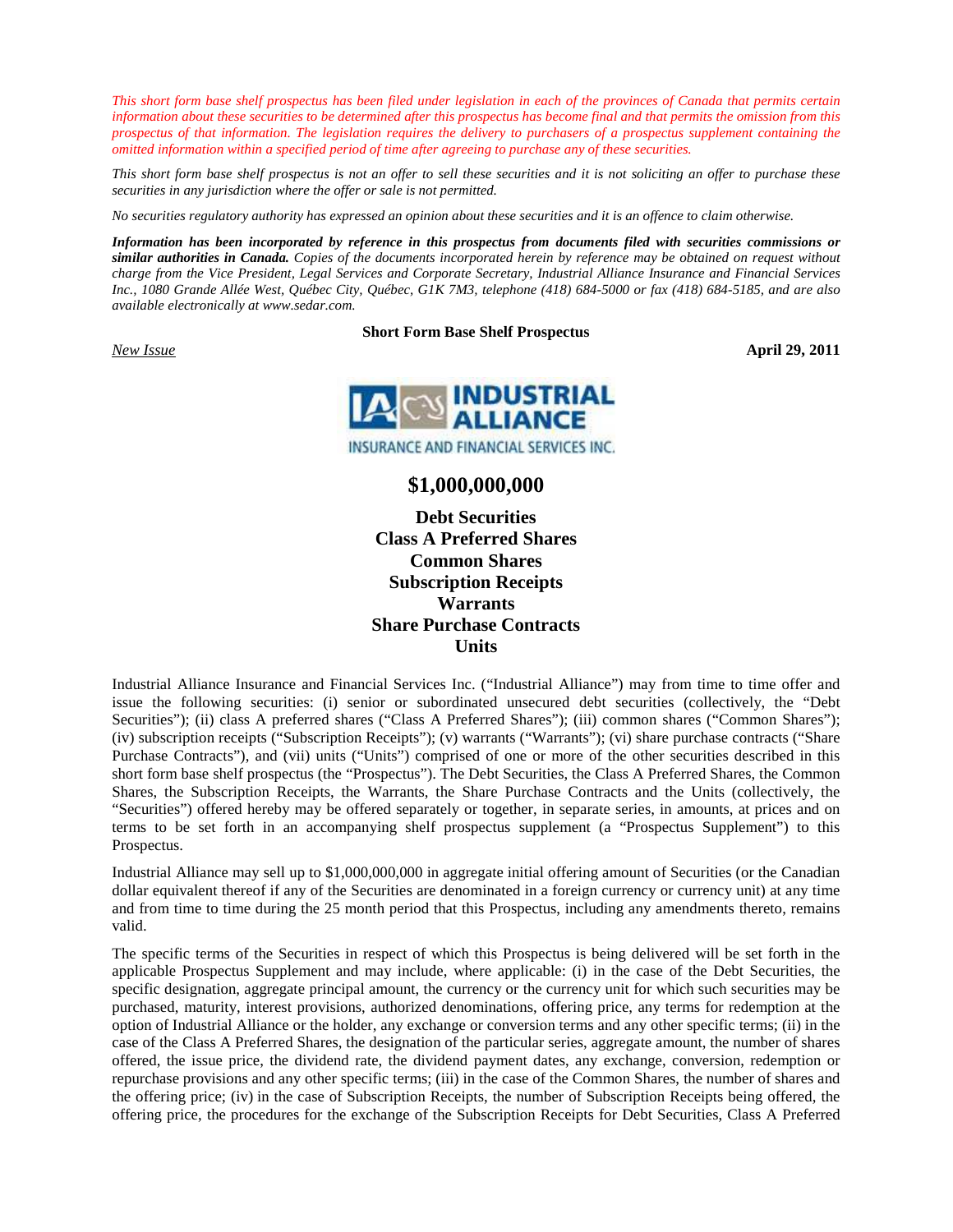Shares or Common Shares, as the case may be, and any other specific terms; (v) in the case of Warrants, the designation, number and terms of the Debt Securities, Class A Preferred Shares or Common Shares purchasable upon exercise of the Warrants, any procedures that will result in the adjustment of those numbers, the exercise price, dates and periods of exercise, the currency in which the Warrants are issued and any other specific terms; (vi) in the case of Share Purchase Contracts, whether the Share Purchase Contracts obligate the holder thereof to purchase or sell Common Shares or Class A Preferred Shares, as the case may be, and the nature and amount of each of those securities and any other specific terms; and (vii) in the case of Units, the designation and terms of the Units and of the Securities comprising the Units and any other specific terms. A Prospectus Supplement may include other specific terms pertaining to the Securities that are not precluded by the parameters set forth in this Prospectus**.** 

This Prospectus does not qualify for issuance Debt Securities in respect of which the payment of principal and/or interest may be determined, in whole or in part, by reference to one or more underlying interests including, for example, an equity or debt security, a statistical measure of economic or financial performance including, but not limited to, any currency, consumer price or mortgage index, or the price or value of one or more commodities, indices or other items, or any other item or formula, or any combination or basket of the foregoing items. For greater certainty, this Prospectus may qualify for issuance Debt Securities in respect of which the payment of principal and/or interest may be determined, in whole or in part, by reference to published rates of a central banking authority or one or more financial institutions, such as a prime rate or bankers' acceptance rate, or to recognized market benchmark interest rates such as LIBOR, EURIBOR or a U.S. Federal funds rate.

All information permitted under applicable securities laws to be omitted from this Prospectus will be contained in one or more Prospectus Supplements that will be delivered to purchasers together with this Prospectus. Each Prospectus Supplement will be deemed to be incorporated by reference into this Prospectus for the purposes of securities legislation as of the date of such Prospectus Supplement but only for the purposes of the distribution of the Securities to which the Prospectus Supplement pertains.

Industrial Alliance's head office is located at 1080 Grande Allée West, Québec City, Québec, G1K 7M3.

The outstanding Common Shares, the Non-Cumulative Class A Preferred Shares Series B, the Non-Cumulative Class A Preferred Shares Series C, the Non-Cumulative Class A Preferred Shares Series E and the Non-Cumulative Class A Preferred Shares Series F of Industrial Alliance are currently listed on the Toronto Stock Exchange. Unless otherwise specified in the applicable Prospectus Supplement, the Debt Securities, the Subscription Receipts, the Warrants, the Share Purchase Contracts and the Units will not be listed on any stock exchange or quotation system. **Accordingly, unless so specified, there will be no market through which the Debt Securities, the Subscription Receipts, the Warrants, the Share Purchase Contracts and the Units may be sold and purchasers may not be able to resell the Debt Securities, the Subscription Receipts, the Warrants, the Share Purchase Contracts and the Units purchased under this Prospectus. This may affect the pricing of the Debt Securities, the Subscription Receipts, the Warrants, the Share Purchase Contracts and the Units in the secondary market, the transparency and availability of trading prices, the liquidity of the Debt Securities, the Subscription Receipts, the Warrants, the Share Purchase Contracts and the Units and the extent of issuer regulation. See "Risk Factors".**

The Securities may be sold through underwriters or dealers, by Industrial Alliance directly pursuant to applicable statutory exemptions, or through agents designated from time to time by Industrial Alliance. The applicable Prospectus Supplement will identify each underwriter, dealer or agent, as the case may be, engaged in connection with the offering and sale of those Securities, and will also set forth the terms of the offering of such Securities including the net proceeds to Industrial Alliance and, to the extent applicable, any fees payable to the underwriters, dealers or agents. No underwriter or dealer in Canada has been involved in the preparation of this Prospectus or performed any review of the contents of this Prospectus.

In connection with any underwritten offering of Securities, the underwriters may over-allot or effect transactions which stabilize or maintain the market price of the Securities offered at a level above that which might otherwise prevail in the open market. Such transactions, if commenced, may be discontinued at any time. See "Plan of Distribution".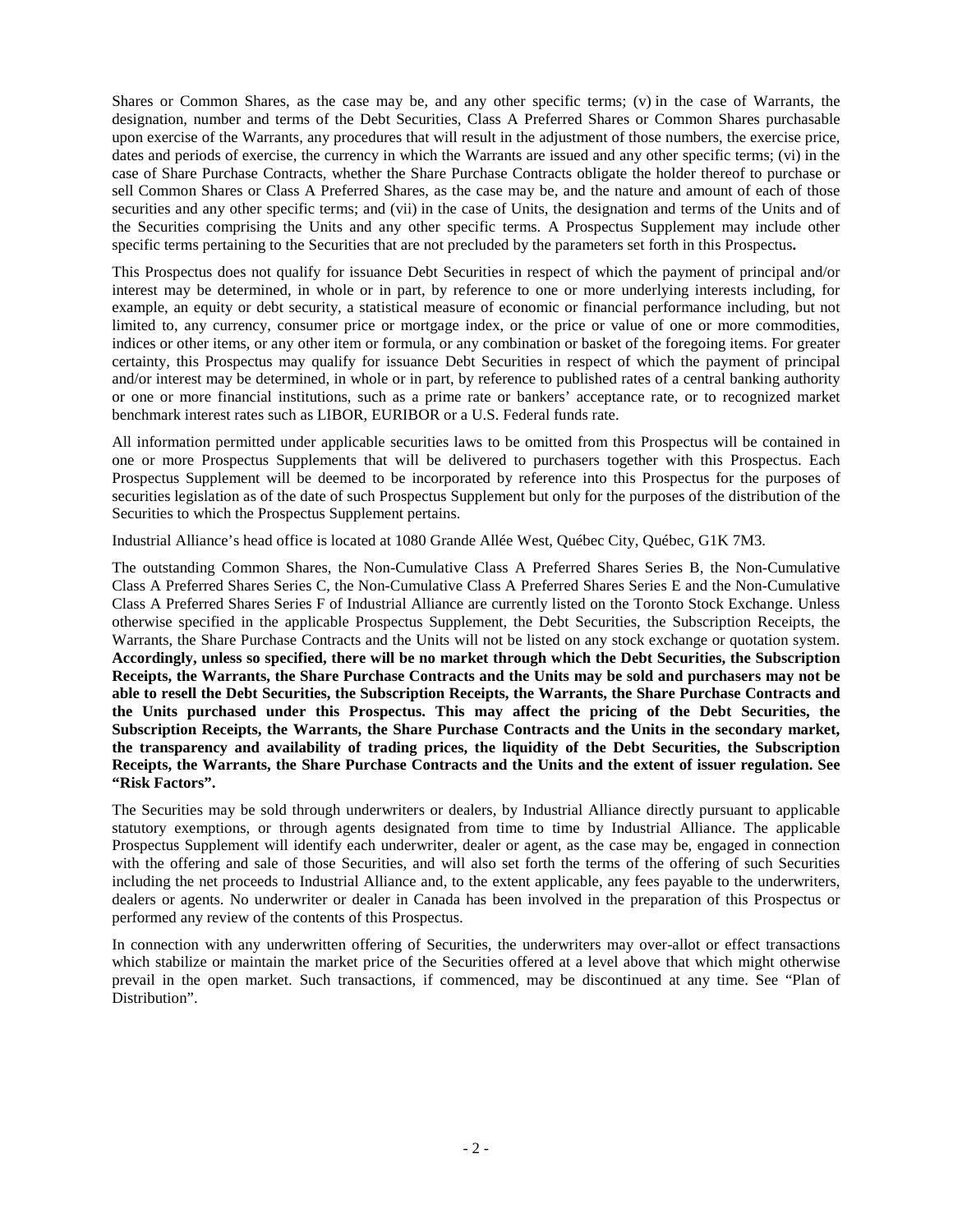**The Debt Securities will be direct unsecured obligations of Industrial Alliance constituting senior or** subordinated indebtedness, as identified in the relevant Prospectus Supplement, for the purposes of *An Act respecting Insurance* **(Québec) (the "Insurance Act") and will not constitute deposits that are insured under the** *Canada Deposit Insurance Corporation Act* **(the "CDIC Act") or the** *Deposit Insurance Act* **(Québec) (the "QDI Act").** 

Unless otherwise specified in a Prospectus Supplement, an offering of Securities is subject to approval of certain legal matters on behalf of Industrial Alliance by Lavery, de Billy, L.L.P.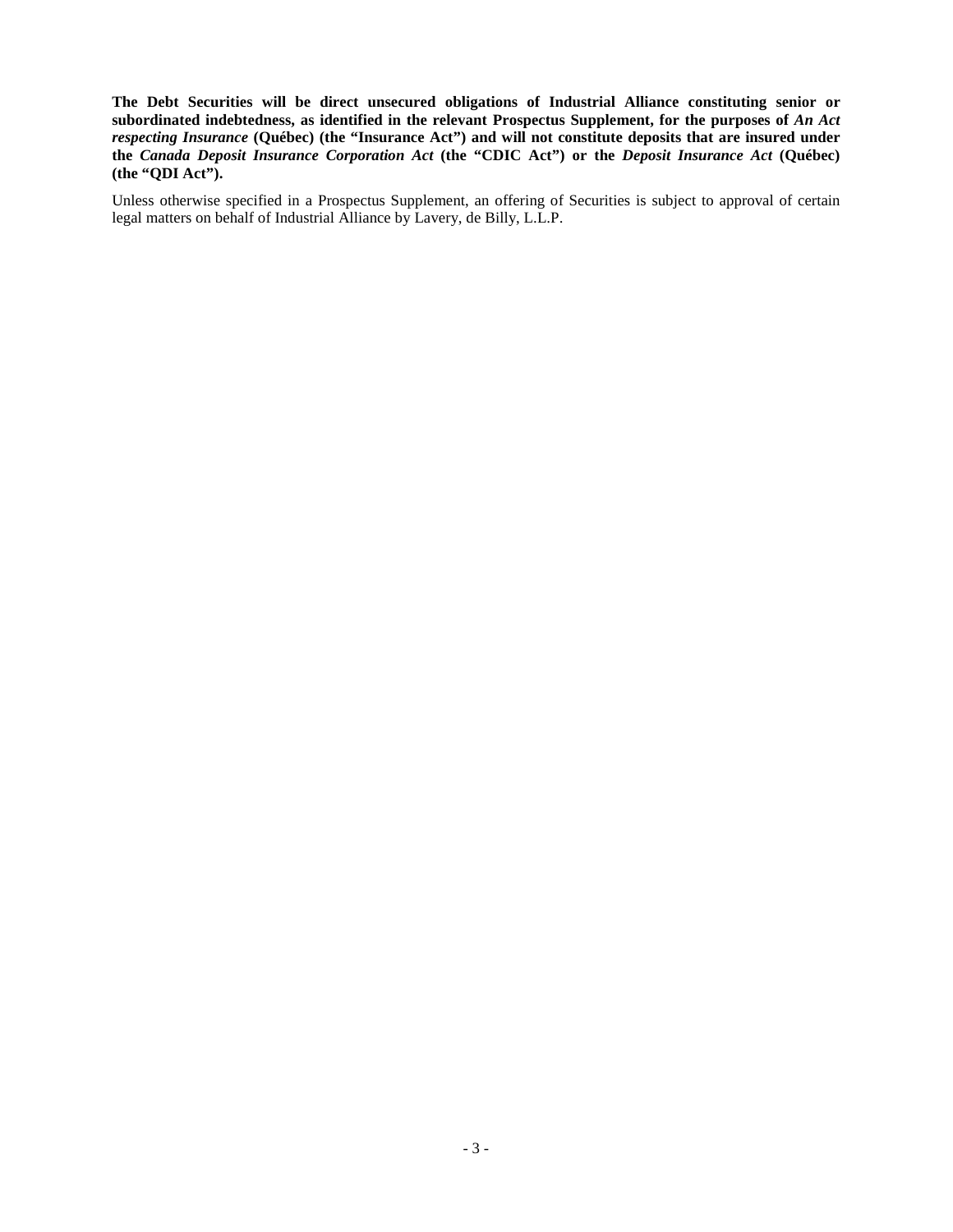### **TABLE OF CONTENTS**

#### **Page**

| CONSTRAINTS ON VOTING SHARES UNDER QUÉBEC INSURANCE LEGISLATION 16      |  |
|-------------------------------------------------------------------------|--|
|                                                                         |  |
|                                                                         |  |
|                                                                         |  |
|                                                                         |  |
|                                                                         |  |
|                                                                         |  |
|                                                                         |  |
|                                                                         |  |
| CERTIFICATE OF INDUSTRIAL ALLIANCE INSURANCE AND FINANCIAL SERVICES INC |  |

#### **CAUTION REGARDING FORWARD-LOOKING STATEMENTS**

Some of the statements contained in this Prospectus or in documents incorporated by reference in this Prospectus, including those relating to Industrial Alliance's strategies and other statements that are predictive in nature, that depend upon or refer to future events or conditions, or that include words such as "may", "will", "could", "should", "would", "suspect", "outlook", "expect", "anticipate", "intend", "plan", "believe", "estimate", "objective", "feel", "seek" and "continue" (or the negative thereof) or similar words or expressions, are forward-looking statements within the meaning of securities laws. Forward-looking statements include, without limitation, the information concerning possible or assumed future results of operations of Industrial Alliance. These statements are not historical facts but instead represent only Industrial Alliance's expectations, estimates and projections regarding future events. Although Industrial Alliance believes that the expectations reflected in such forward-looking statements are reasonable, such statements involve risks and uncertainties, and undue reliance should not be placed on such statements.

Certain material factors or assumptions are applied in making forward-looking statements, and actual results may differ materially from those expressed or implied in such statements. Factors that could cause actual results to differ materially from expectations include, but are not limited to:

- general business and economic conditions (including but not limited to performance and volatility of equity markets, interest rate fluctuations and movements in credit spreads, currency rates, investment losses and defaults, market liquidity and creditworthiness of guarantors, reinsurers and counterparties);
- level of competition and consolidation;
- changes in laws and regulations including tax laws;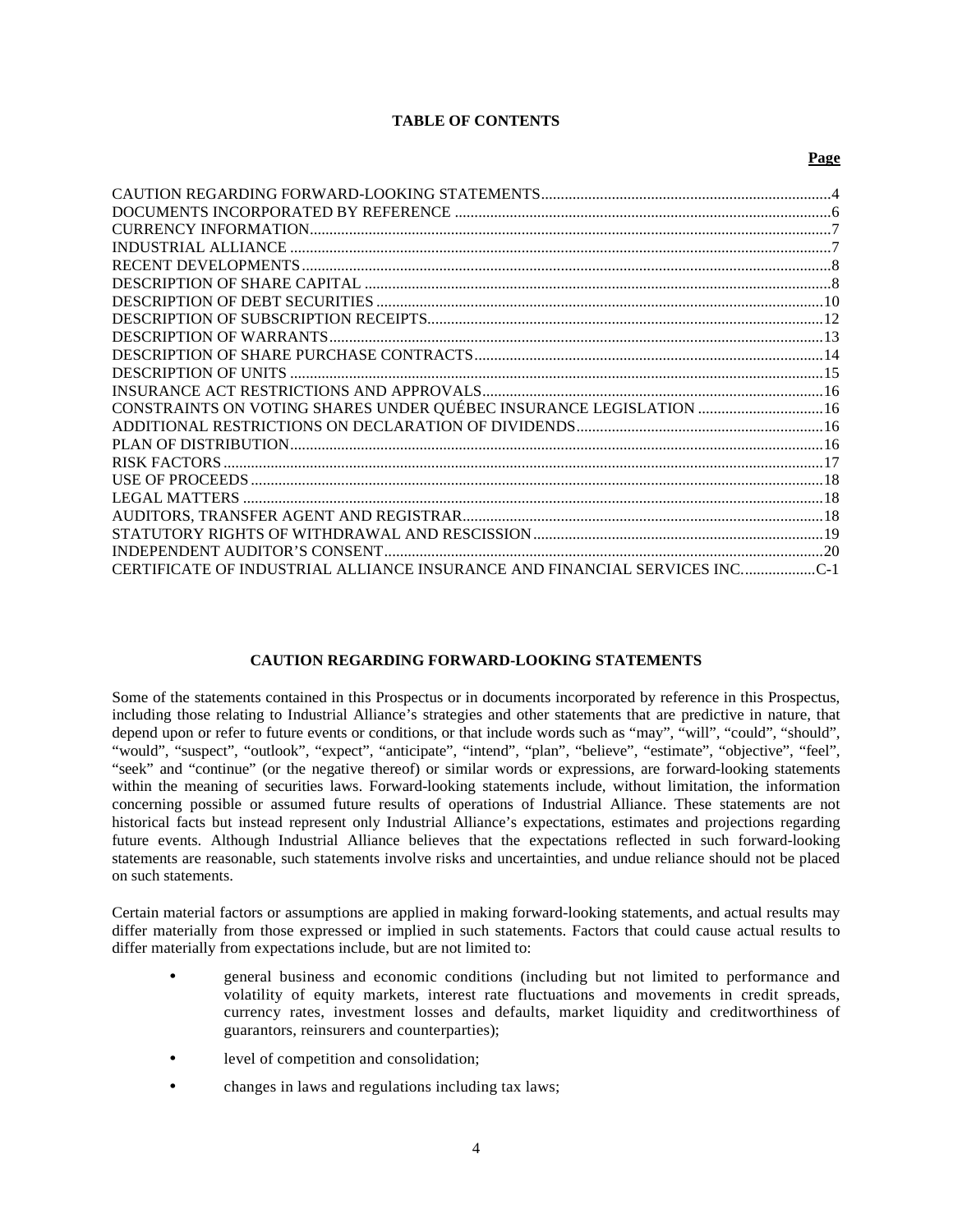- changes in accounting standards;
- ability to execute strategic plans and changes to strategic plans;
- liquidity of Industrial Alliance, including the availability of financing to satisfy existing financial liabilities on expected maturity dates when required;
- downgrades in Industrial Alliance's financial strength or credit ratings;
- dependence on third party relationships including outsourcing arrangements;
- ability to maintain Industrial Alliance's reputation;
- impairments of goodwill or intangible assets or the establishment of valuation allowances against future tax assets;
- insurance risks including mortality, morbidity, longevity and policyholder behaviour including the occurrence of natural or man-made disasters, pandemic diseases and acts of terrorism;
- accuracy of estimates used in applying accounting policies and actuarial methods used by Industrial Alliance;
- ability to market and distribute products through current and future distribution channels;
- ability to implement effective hedging strategies and unforeseen consequences arising from such strategies;
- ability to source appropriate non-fixed income assets to back Industrial Alliance's long dated liabilities;
- failure of information systems and Internet-enabled technology;
- breaches of computer security and privacy;
- the realization of losses arising from the sale of investments classified as available for sale;
- obligations to pledge additional collateral;
- the availability of letters of credit to provide capital management flexibility;
- accuracy of information received from counterparties and ability of counterparties to meet their obligations;
- the availability, affordability and adequacy of reinsurance;
- legal and regulatory proceedings, including tax audits, tax litigation or similar proceedings and including private legal proceedings and class actions relating to practices in the mutual fund, insurance, annuity and financial product distribution industries;
- ability to adapt products and services to the changing market;
- ability to attract and retain key executives, employees and agents;
- the appropriate use and interpretation of complex models or deficiencies in models used;
- acquisitions and Industrial Alliance's ability to complete acquisitions including the availability of equity and debt financing for this purpose;
- unforeseen liabilities or asset impairments arising from acquisitions and dispositions of businesses;
- the disruption of or changes to key elements of Industrial Alliance's or public infrastructure systems;
- environmental concerns; and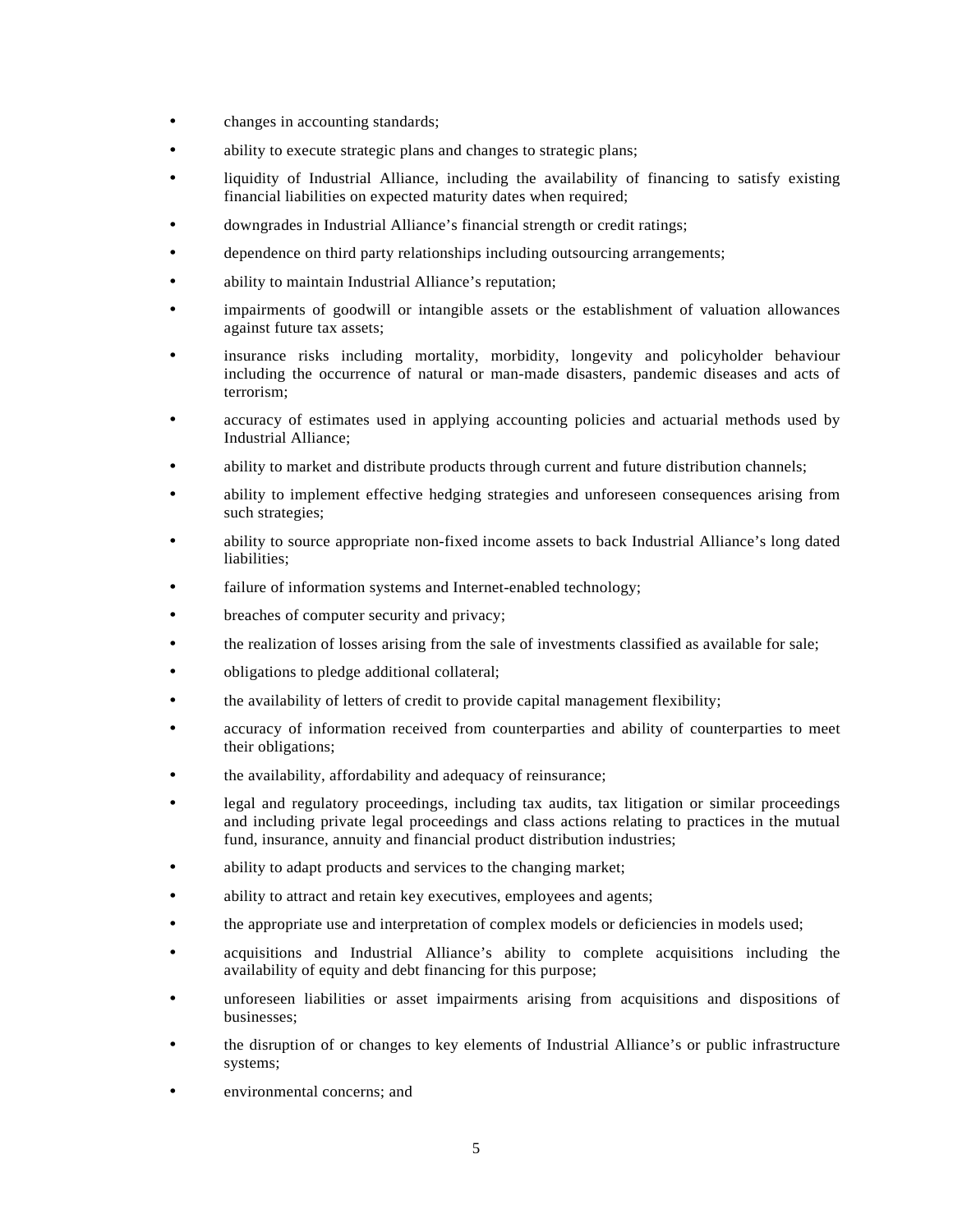• Industrial Alliance's ability to protect its intellectual property and exposure to claims of infringement.

Additional information about material factors that could cause actual results to differ materially from expectations and about material factors or assumptions applied in making forward-looking statements may be found in this Prospectus under "Risk Factors" as well as under "Risk Management" in Industrial Alliance's most recent management's discussion and analysis, in the "Management of Risks Associated with Financial Instruments" note to the most recent Industrial Alliance's consolidated financial statements, and elsewhere in Industrial Alliance's filings with Canadian securities regulators, which are available for review at www.sedar.com. Industrial Alliance does not undertake any obligation to update or release any revisions to these forward-looking statements to reflect events or circumstances after the date of this Prospectus or to reflect the occurrence of unanticipated events, except as required by law.

#### **DOCUMENTS INCORPORATED BY REFERENCE**

The following documents, which have been filed by Industrial Alliance with the securities commissions or similar authorities in Canada, are incorporated by reference into this Prospectus:

- (a) Industrial Alliance's Annual Information Form dated March 29, 2011 for the year ended December 31, 2010;
- (b) Industrial Alliance's audited comparative consolidated financial statements and the notes thereto for the years ended December 31, 2010 and 2009, together with the independent auditors' report thereon;
- (c) report of the appointed actuary for the years ended December 31, 2010 and 2009, as set out on page 3 of the audited comparative consolidated financial statements referred to in paragraph (b);
- (d) Industrial Alliance's management's discussion and analysis dated February 18, 2011 for the audited comparative consolidated financial statements referred to in paragraph (b); and
- (e) Industrial Alliance's information circular for the solicitation of proxies dated March 1, 2011 in connection with the annual and special meeting of shareholders and participating policyholders to be held on May 4, 2011.

Any documents of the types referred to above, any unaudited interim consolidated financial statements and related management's discussion and analysis, any business acquisition reports and any material change reports (excluding confidential material change reports if any) filed by Industrial Alliance with the securities regulatory authorities in Canada after the date of this Prospectus and prior to the completion or withdrawal of the distribution of Securities, shall be deemed to be incorporated by reference into this Prospectus. Updated earnings coverage ratios, if required, will be filed quarterly with the applicable securities regulatory authorities in Canada either as Prospectus Supplements or as exhibits to Industrial Alliance's unaudited interim and audited annual consolidated financial statements and will be deemed to be incorporated by reference into this Prospectus for the purposes of the offering of Securities hereunder.

**Any statement in this Prospectus or contained in a document incorporated or deemed to be incorporated by reference in this Prospectus is deemed to be modified or superseded, for purposes of this Prospectus, to the extent that a statement contained in this Prospectus or in any other subsequently filed document which also is or is deemed to be incorporated by reference in this Prospectus, modifies or supersedes such statement. The modifying or superseding statement need not state that it has modified or superseded a prior statement or include any other information set forth in the document that it modifies or supersedes. The making of a modifying or superseded statement will not be deemed an admission for any purposes that the modified or superseded statement, when made, constituted a misrepresentation, an untrue statement of a material fact or an omission to state a material fact that is required to be stated or that is necessary to make a statement not misleading in light of the circumstances in which it was made. Any statement so modified or superseded will not be deemed, except as so modified or superseded, to constitute a part of this Prospectus.**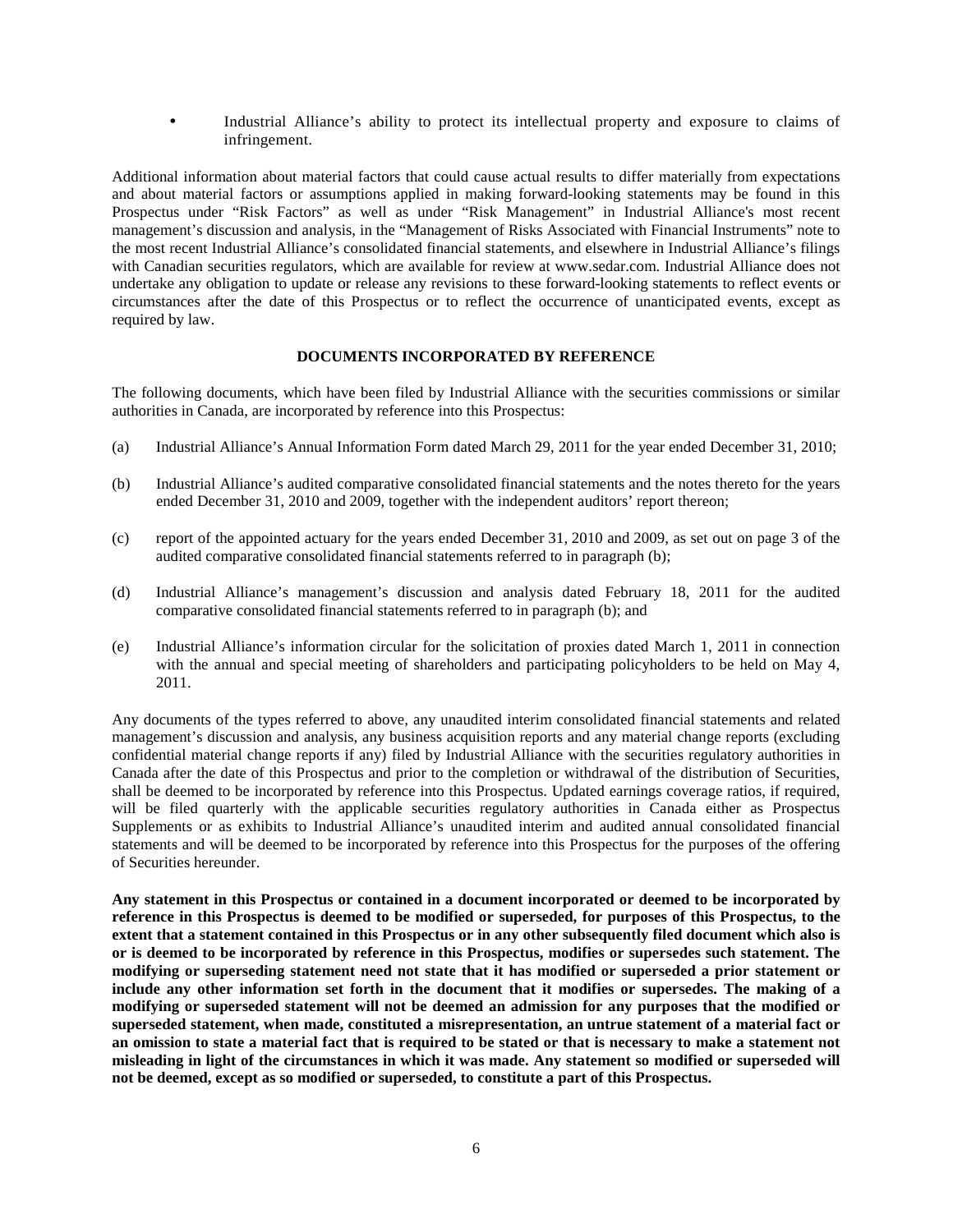Upon a new information circular, annual information form and annual audited consolidated financial statements and related management's discussion and analysis being filed by Industrial Alliance with, and where required, accepted by, the applicable securities regulatory authorities during the currency of this Prospectus, the previous annual information form, annual audited consolidated financial statements and related management's discussion and analysis and all unaudited interim financial statements and related management's discussion and analysis, material change reports and information circulars filed prior to the commencement of Industrial Alliance's financial year in which the new information circular, annual information form or annual audited consolidated financial statements are filed shall be deemed no longer to be incorporated by reference into this Prospectus for purposes of future offers and sales of Securities hereunder.

Investors should rely only on the information contained in or incorporated by reference in this Prospectus or any applicable Prospectus Supplement. Industrial Alliance has not authorized anyone to provide investors with different or additional information. Industrial Alliance is not making an offer of Securities in any jurisdiction where the offer is not permitted by law. Investors should not assume that the information contained in or incorporated by reference in this Prospectus or any applicable Prospectus Supplement is accurate as of any date other than the date on the front of the applicable Prospectus Supplement.

### **CURRENCY INFORMATION**

All currency amounts in this Prospectus are stated in Canadian dollars, unless otherwise indicated.

### **INDUSTRIAL ALLIANCE**

Industrial Alliance (formerly, "Industrial-Alliance Life Insurance Company", or its French version, "L'Industrielle-Alliance Compagnie d'Assurance sur la Vie") is a capital stock life insurance company resulting from its conversion from a mutual life insurance company into a capital stock life insurance company on February 10, 2000. The mutual life insurance company itself resulted from the amalgamation, in 1987, of Industrial Life Insurance Company, founded in 1905, and Alliance Mutual Life Insurance Company, founded in 1892. In 1996, the mutual life insurance company amalgamated with The Solidarity Life Insurance Company.

On June 11, 2003, Industrial Alliance was continued under Part 1A of the *Companies Act* (Québec) (the "Companies Act") pursuant to Articles of Continuance. As part of its continuance, Industrial Alliance changed its name to "Industrial Alliance Insurance and Financial Services Inc.", and its French version "Industrielle Alliance, Assurance et services financiers inc.", and reorganized its share capital. Industrial Alliance is governed by the Insurance Act, the *Business Corporations Act* (Québec) (which replaced the Companies Act effective as of February 14, 2011) and *An Act respecting Industrial-Alliance, Life Insurance Company* (Québec).

Industrial Alliance's head office is located at 1080 Grande Allée West, Québec City, Québec, G1K 7M3.

Industrial Alliance is a life and health insurance company that conducts activities in the insurance and financial services sector. Industrial Alliance offers a wide range of life and health insurance products, savings and retirement plans, RRSPs, mutual and segregated funds, securities, auto and home insurance, mortgage loans, and other financial products and services. The fourth largest life and health insurance company in Canada, Industrial Alliance is at the head of a large financial group, which is present in all regions of the country and in the United States. Industrial Alliance insures over three million Canadians, employs more than 3,700 individuals, and manages and administers over \$67 billion in assets. Industrial Alliance's Common Shares, Non-Cumulative Class A Preferred Shares Series B, Non-Cumulative Class A Preferred Shares Series C, Non-Cumulative Class A Preferred Shares Series E and Non-Cumulative Class A Preferred Shares Series F are listed on the Toronto Stock Exchange under the ticker symbols IAG, IAG.PR.A, IAG.PR.C, IAG.PR.E and IAG.PR.F, respectively. Industrial Alliance is among the largest public companies in Canada.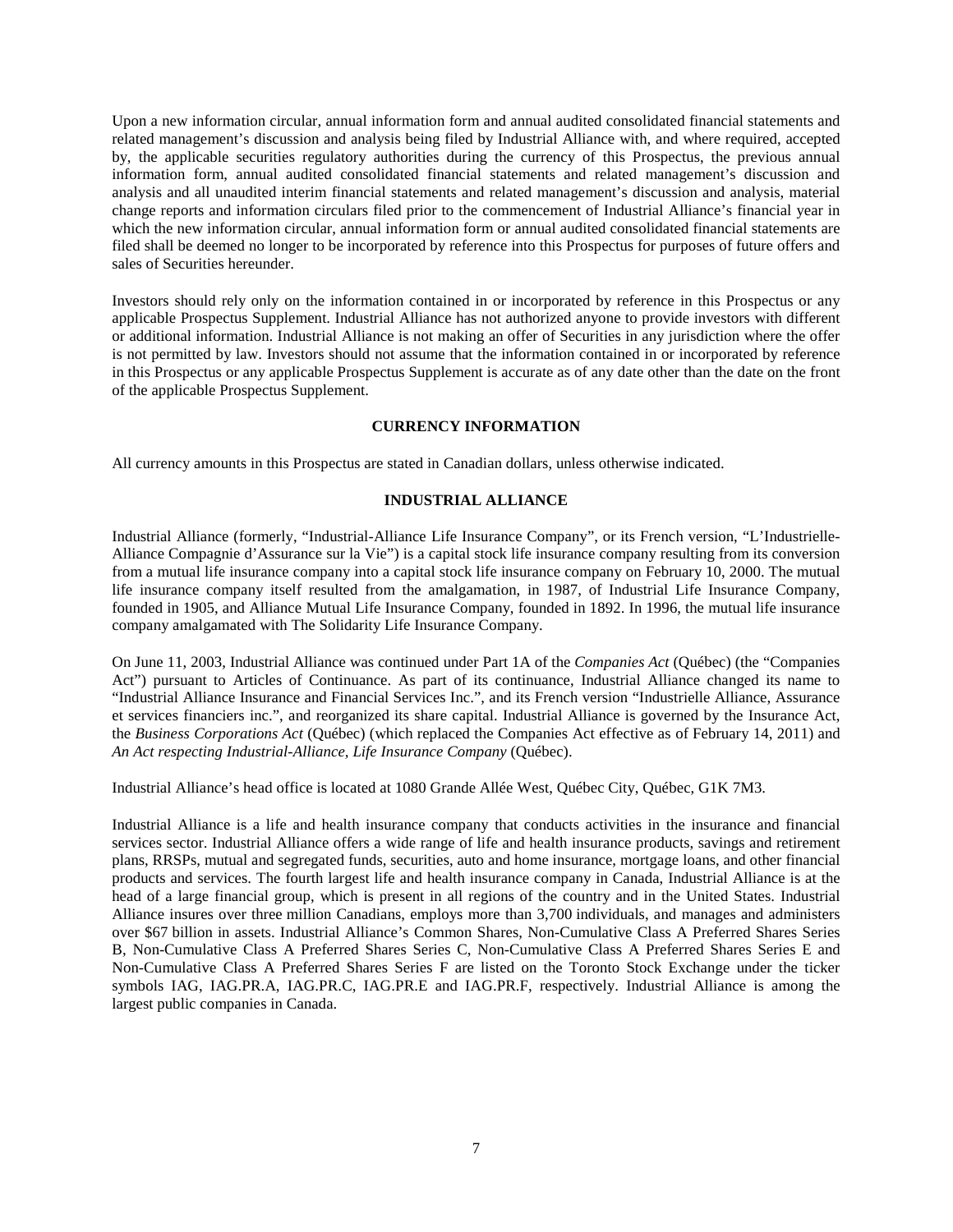### **RECENT DEVELOPMENTS**

#### *Acquisition of Protection V.A.G. Inc.*

Industrial Alliance has acquired through its affiliated companies certain assets of Protection V.A.G. Inc. ("VAG") and of Communications & Références Multi Assurance Direct inc. ("MAD") and all of the issued and oustanding shares of Produits récréatifs Accès Inc. ("Accès"), three privately owned related entities that are located in the province of Québec.

VAG, Accès and MAD collectively distribute creditor insurance and replacement warranty products through a network of new and used car dealers in Quebec. This acquisition is in line with the Company's strategy to become a full-service provider of after-sales products to car dealers.

#### **DESCRIPTION OF SHARE CAPITAL**

The share capital of Industrial Alliance consists of (a) an unlimited number of Class A Preferred Shares without nominal or par value, issuable in series, (b) 10,000,000 preferred shares with a nominal or par value of \$25 per share, issuable in series (the "Preferred Shares"), and (c) an unlimited number of Common Shares without nominal or par value.

As of April 27, 2011, 84,120,521 Common Shares, 4,000 Non-Cumulative Class A Preferred Shares Series A, 5,000,000 Non-Cumulative Class A Preferred Shares Series B, 4,000,000 Non-Cumulative Class A Preferred Shares Series C, 4,000,000 Non-Cumulative Class A Preferred Shares Series E and 4,000,000 Non-Cumulative Class A Preferred Shares Series F were issued and outstanding. In addition, as of April 27, 2011, (a) an unlimited number of Non-Cumulative Class A Preferred Shares, Series YY and an unlimited number of Non-Cumulative Class A Preferred Shares, Series ZZ were created and reserved for issuance upon the exchange of Industrial Alliance Trust Securities – Series A, (b) 4,000,000 Non-Cumulative Class A Preferred Shares Series D were created and reserved for issuance upon the conversion of the Non-Cumulative Class A Preferred Shares Series C; and (c) 4,000,000 Non-Cumulative Class A Preferred Shares Series C were reserved for issuance upon the conversion of the Non-Cumulative Class A Preferred Shares Series D.

The following is a summary of certain rights, privileges, restrictions and conditions attaching to the Class A Preferred Shares and the Common Shares. This summary is qualified in its entirety by the articles of Industrial Alliance. The particular terms and provisions of a series of the Class A Preferred Shares offered pursuant to an accompanying Prospectus Supplement, and the extent to which the general terms and provisions described below may apply thereto, will be described in such Prospectus Supplement.

#### **Class A Preferred Shares**

#### *Board of Directors' Authority to Issue in One or More Series*

The Board of Directors may issue the Class A Preferred Shares in one or more series. Before any shares of a series are issued, the Board of Directors will fix the number of shares that will form the series and, subject to any limitations set out in the articles of Industrial Alliance, the designation of Class A Preferred Shares series, as well as the rights, privileges, restrictions and conditions attaching thereto. Before the issue of any shares of a series of Class A Preferred Shares, the Board of Directors will amend the articles of Industrial Alliance so as to include therein the number and designation as well as the rights, privileges, restrictions and conditions of the series created by the Board of Directors.

#### *Ranking of the Class A Preferred Shares*

No rights, privileges, restrictions or conditions attached to a series of Class A Preferred Shares confer on the series a priority in respect of dividends or return of capital over any other series of Class A Preferred Shares.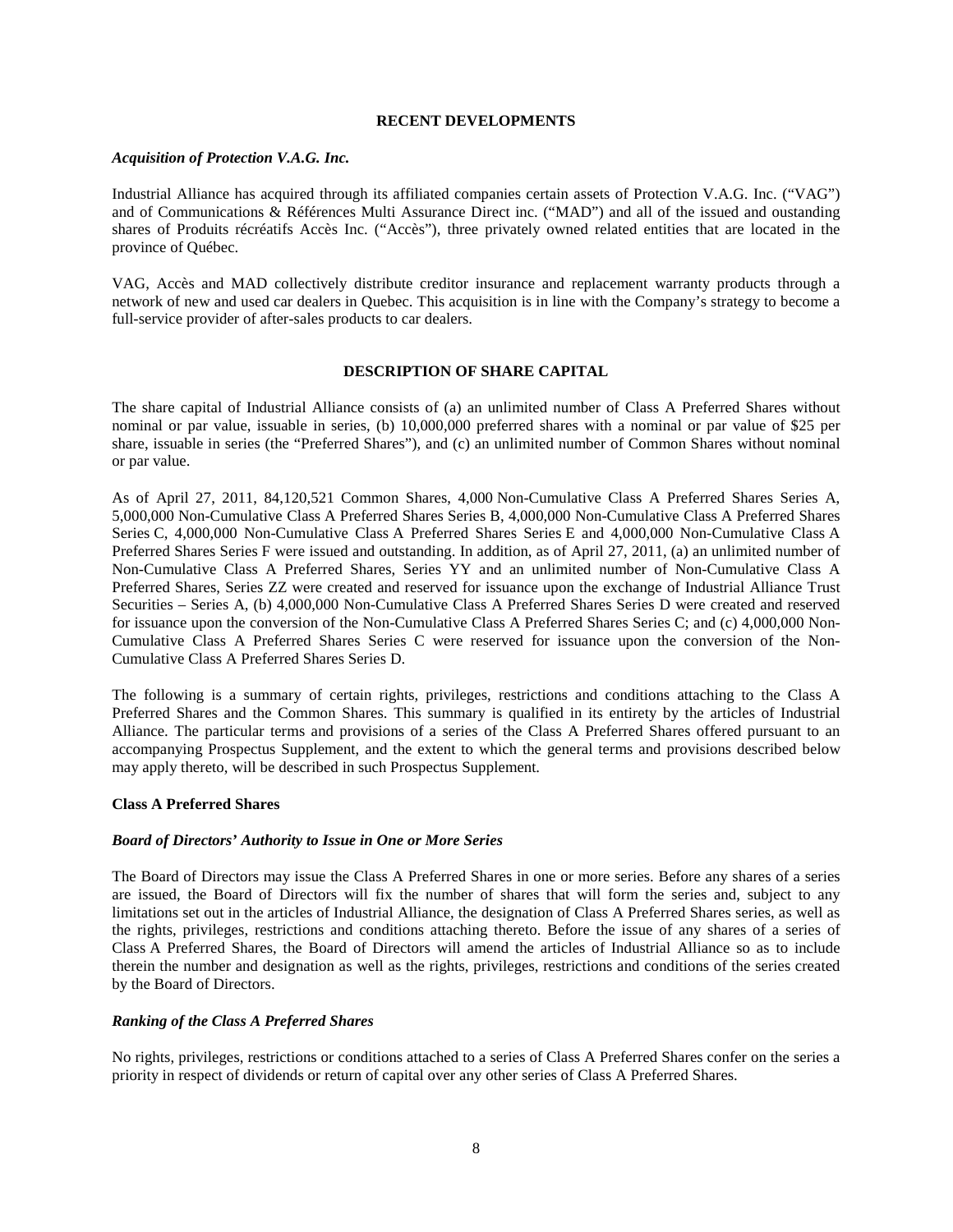With respect to priority in the payment of dividends and in the distribution of assets in the event of the liquidation or dissolution of Industrial Alliance, whether voluntary or involuntary, or any other distribution of the assets of Industrial Alliance among its participating policyholders and shareholders for the specific purpose of winding up its affairs, the Class A Preferred Shares: (a) rank equally with the Preferred Shares; and (b) are entitled to a preference over the Common Shares and any other shares ranking junior to the Class A Preferred Shares.

If any cumulative dividends, whether or not declared, or declared non-cumulative dividends or amounts payable on return of capital are not paid in full in respect of any series of Class A Preferred Shares, then the Class A Preferred Shares of all series participate rateably in respect of such dividends in accordance with the sums that would be payable on such shares if all such dividends were declared and paid in full, and in respect of such return of capital in accordance with the sums that would be payable on such return of capital if all sums so payable were paid in full; provided, however, that if there are insufficient assets to satisfy in full all such claims as aforesaid, then the claims of the holders of the Class A Preferred Shares with respect to return of capital will be paid and satisfied first and any assets remaining thereafter will be applied towards the payment and satisfaction of claims in respect of dividends. The Class A Preferred Shares of any series may also be given such other preferences not inconsistent with the rights, privileges, restrictions and conditions attached to the Class A Preferred Shares as a class over the Common Shares and any other shares ranking junior to the Class A Preferred Shares as may be determined in the case of such series of Class A Preferred Shares.

# *Voting Rights*

Except as referred to below or as required by law or as specified in the rights, privileges, restrictions and conditions attached from time to time to any series of Class A Preferred Shares, the holders of the Class A Preferred Shares as a class are not entitled as such to receive notice of, to attend or to vote at any meeting of the shareholders or participating policyholders of Industrial Alliance.

### *Amendment with Approval of the Holders of Class A Preferred Shares*

The rights, privileges, restrictions and conditions attached to the Class A Preferred Shares as a class may be changed or removed but only with the approval of the holders of the Class A Preferred Shares given as specified below.

# *Approval of the Holders of the Class A Preferred Shares*

The approval of the holders of the Class A Preferred Shares to change or remove any right, privilege, restriction or condition attaching to the Class A Preferred Shares as a class or in respect of any other matter requiring the consent of the holders of the Class A Preferred Shares may be given in such manner as may then be required by law, subject to the requirement that such approval be given by resolution passed by the affirmative vote of at least two-thirds (2/3) of the votes cast at a meeting of the holders of the Class A Preferred Shares duly called for that purpose at which the holders of at least one-fourth (1/4) of the outstanding Class A Preferred Shares are present in person or represented by proxy. If at any such meeting, the holders of at least one-fourth (1/4) of the outstanding Class A Preferred Shares are not present in person or represented by proxy within 30 minutes after the time appointed for the meeting, then the meeting will be adjourned to such date not less than 15 days thereafter and to such time and place as may be appointed by the chairman of the meeting. A notice of not less than seven days will be given of the adjourned meeting. At such adjourned meeting the holders of the Class A Preferred Shares present or represented by proxy may transact the business for which the meeting was originally called and a resolution passed thereat by not less than two-thirds (2/3) of the votes cast constitutes the approval of the holders of the Class A Preferred Shares referred to above.

The formalities to be observed with respect to the giving of notice of any such meeting or any adjourned meeting and the conduct thereof are those from time to time prescribed by the by-laws of Industrial Alliance or the resolutions passed by the Board of Directors with respect to meetings of shareholders or as required by law. On every poll taken at every meeting of the holders of the Class A Preferred Shares as a class, or at any joint meeting of the holders of two or more series of Class A Preferred Shares, each holder of Class A Preferred Shares entitled to vote thereat has one vote in respect of each Class A Preferred Share held.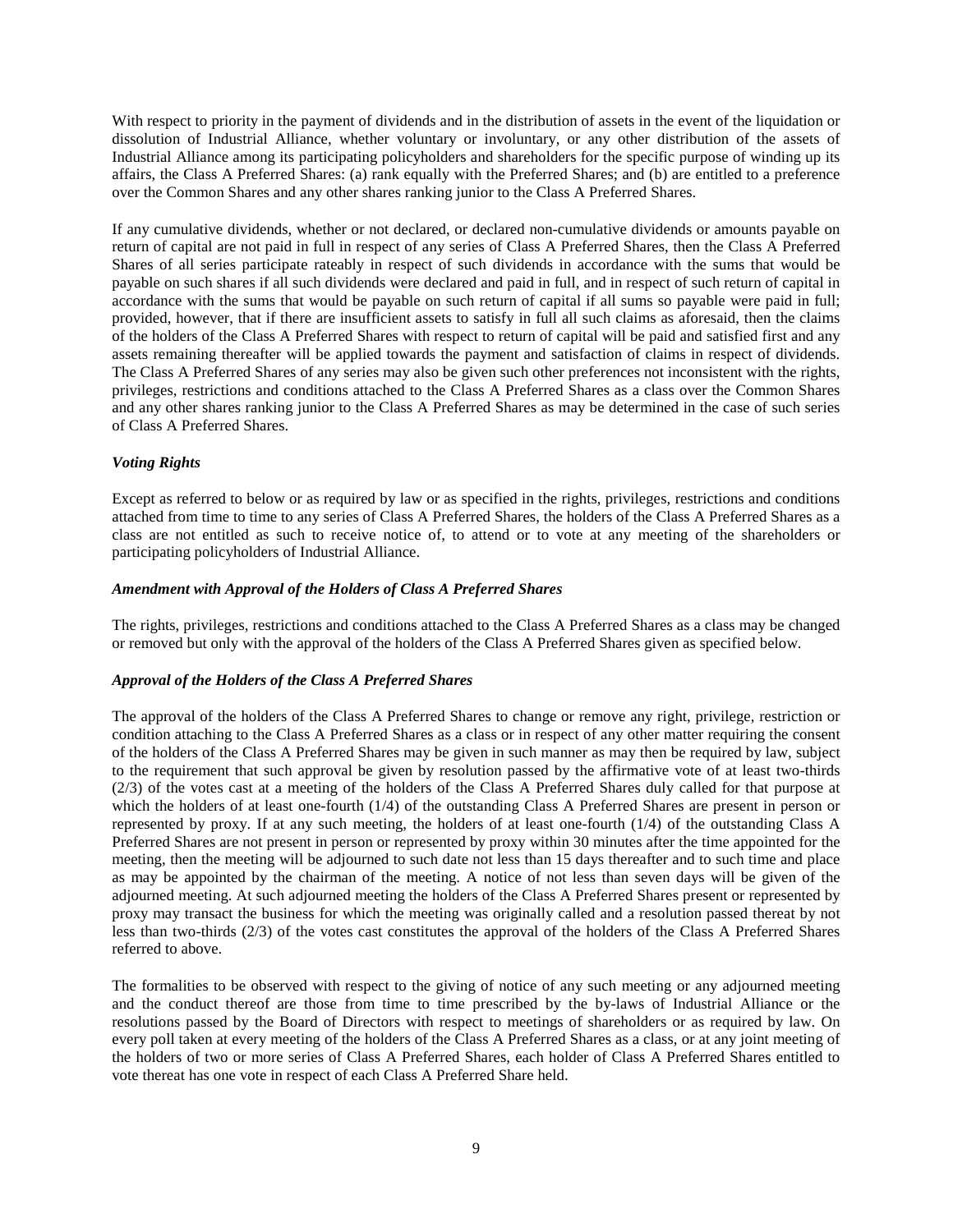#### **Common Shares**

### *Dividends*

Subject to the prior rights of the holders of the Class A Preferred Shares, the Preferred Shares and any other shares ranking senior to the Common Shares with respect to payment of dividends, the holders of Common Shares will be entitled to receive dividends as and when declared by the Board of Directors out of moneys properly applicable to the payment of dividends, in such amount and in such forms as the Board of Directors may determine and all dividends which the Board of Directors may declare on the Common Shares will be declared and paid in equal amounts per share on all Common Shares outstanding at the time.

### *Dissolution*

In the event of the liquidation or dissolution of Industrial Alliance, whether voluntary or involuntary, or any other distribution of the assets of Industrial Alliance among its participating policyholders and shareholders for the specific purpose of winding up its affairs, subject to the prior rights of the holders of the Class A Preferred Shares, the Preferred Shares and any other shares ranking senior to the Common Shares with respect to the distribution of assets in the event of the liquidation or dissolution of Industrial Alliance, the holders of the Common Shares will be entitled to receive the remaining property of Industrial Alliance that pertains to shareholders in equal amounts per share, without preference or priority of one share over another.

### *Voting rights*

The holders of Common Shares will be entitled to receive notice of and to attend all meetings of the shareholders of Industrial Alliance and will have one vote for each Common Share held at all meetings of the shareholders of Industrial Alliance, except for meetings at which only holders of another specified class or series of shares of Industrial Alliance are entitled to vote separately as a class or series.

#### *Notice of meeting*

The formalities to be observed with respect to the giving of notice of any such meeting or any adjourned meeting, the quorum required therefore and the conduct thereof will be those required by law and those, if any, prescribed by the by-laws or the administrative resolutions of Industrial Alliance with respect to meetings of shareholders.

# **DESCRIPTION OF DEBT SECURITIES**

The following sets forth certain general terms and provisions of the Debt Securities. The particular terms and provisions of Debt Securities offered pursuant to an accompanying Prospectus Supplement, and the extent to which the general terms and provisions described below may apply to such Debt Securities, will be described in such Prospectus Supplement.

The Debt Securities will be direct unsecured obligations of Industrial Alliance. The Debt Securities will be senior or subordinated indebtedness of Industrial Alliance as described in the relevant Prospectus Supplement. If the Debt Securities are senior indebtedness for the purposes of the Insurance Act, they will rank equally and rateably with all other unsecured indebtedness of Industrial Alliance, from time to time issued and outstanding, which is not subordinated. If the Debt Securities are subordinated indebtedness for the purposes of the Insurance Act, they will rank equally and rateably with all other subordinated indebtedness of Industrial Alliance, from time to time issued and outstanding. In the event of the insolvency or winding-up of Industrial Alliance, the subordinated indebtedness of Industrial Alliance, including the subordinated Debt Securities, will be subordinate in right of payment to all policy liabilities of Industrial Alliance and all other liabilities of Industrial Alliance (including senior indebtedness), except those other liabilities that, by their terms, rank, equally with or are subordinate to such subordinated indebtedness.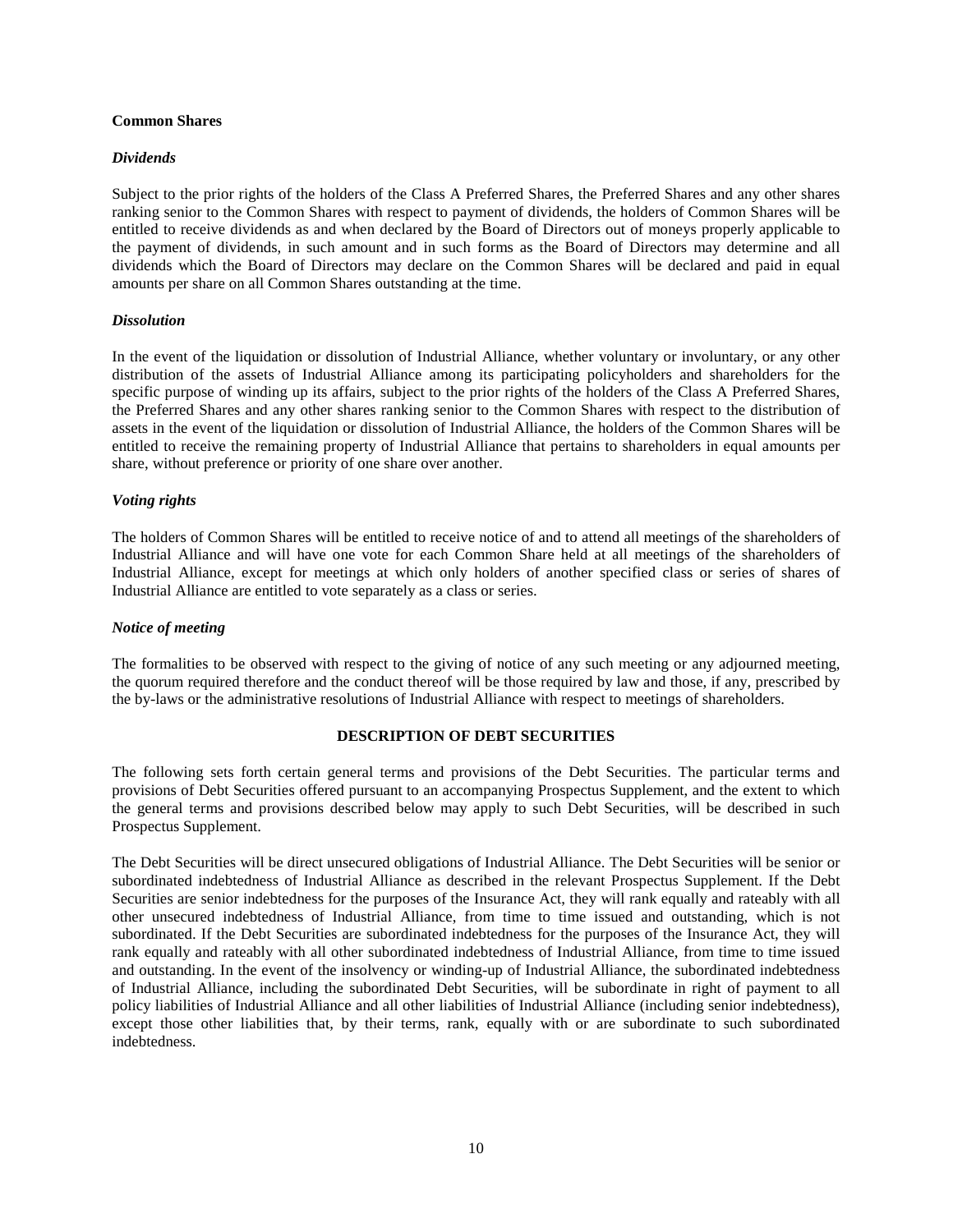#### *The Debt Securities will not constitute deposits that are insured under the CDIC Act or the QDI Act.*

The Debt Securities will be issued under one or more indentures (each, a "Trust Indenture"), in each case between Industrial Alliance and a financial institution to which the *Trust and Loan Companies Act* (Canada) applies or a financial institution organized under the laws of any province of Canada and authorized to carry on business as a trustee (each, a "Trustee"). The statements made hereunder relating to any Trust Indenture and the Debt Securities to be issued thereunder are summaries of certain anticipated provisions thereof and do not purport to be complete and are subject to, and are qualified in their entirety by reference to, all provisions of the applicable Trust Indenture.

Each Trust Indenture may provide that Debt Securities may be issued thereunder up to the aggregate principal amount which may be authorized from time to time by Industrial Alliance. Any Prospectus Supplement for Debt Securities supplementing this Prospectus will contain terms and other information with respect to the Debt Securities being offered thereby, including:

(i) the designation, aggregate principal amount and authorized denominations of such Debt Securities;

(ii) the currency or currency units for which the Debt Securities may be purchased and the currency or currency unit in which the principal and any interest is payable (in either case, if other than Canadian dollars);

(iii) the percentage of the principal amount at which such Debt Securities will be issued;

(iv) the date or dates on which such Debt Securities will mature;

(v) the rate or rates per annum at which such Debt Securities will bear interest (if any), or the method of determination of such rates (if any);

(vi) the dates on which any such interest will be payable and the record dates for such payments;

(vii) the Trustee under the Trust Indenture pursuant to which the Debt Securities are to be issued;

(viii) any redemption term or terms under which such Debt Securities may be defeased;

(ix) whether such Debt Securities are to be issued in registered form, bearer form or in the form of temporary or permanent global securities and the basis of exchange, transfer and ownership thereof,

- (x) any exchange or conversion terms; and
- (xi) any other specific terms.

Debt Securities may, at the option of Industrial Alliance, be issued in fully registered form, in "book-entry only" form or may be uncertificated. Debt Securities in registered form will be exchangeable for other Debt Securities of the same series and tenor, registered in the same name, for a like aggregate principal amount in authorized denominations and will be transferable at any time or from time to time at the corporate trust office of the Trustee for such Debt Securities. No charge will be made to the holder for any such exchange or transfer except for any tax or government charge incidental thereto.

Debt Securities of a single series may be issued at various times with different maturity dates, may bear interest at different rates and may otherwise vary.

Industrial Alliance will summarize in the applicable Prospectus Supplement certain terms of the Debt Securities being offered thereby and the relevant Trust Indenture which Industrial Alliance believes will be most important to an investor's decision to invest in the Debt Securities being offered. It is the Trust Indenture, as supplemented by any applicable supplemental indenture, and not this summary, which defines the rights of a holder of Debt Securities. There may be other provisions in the Trust Indenture which are important to a purchaser of Debt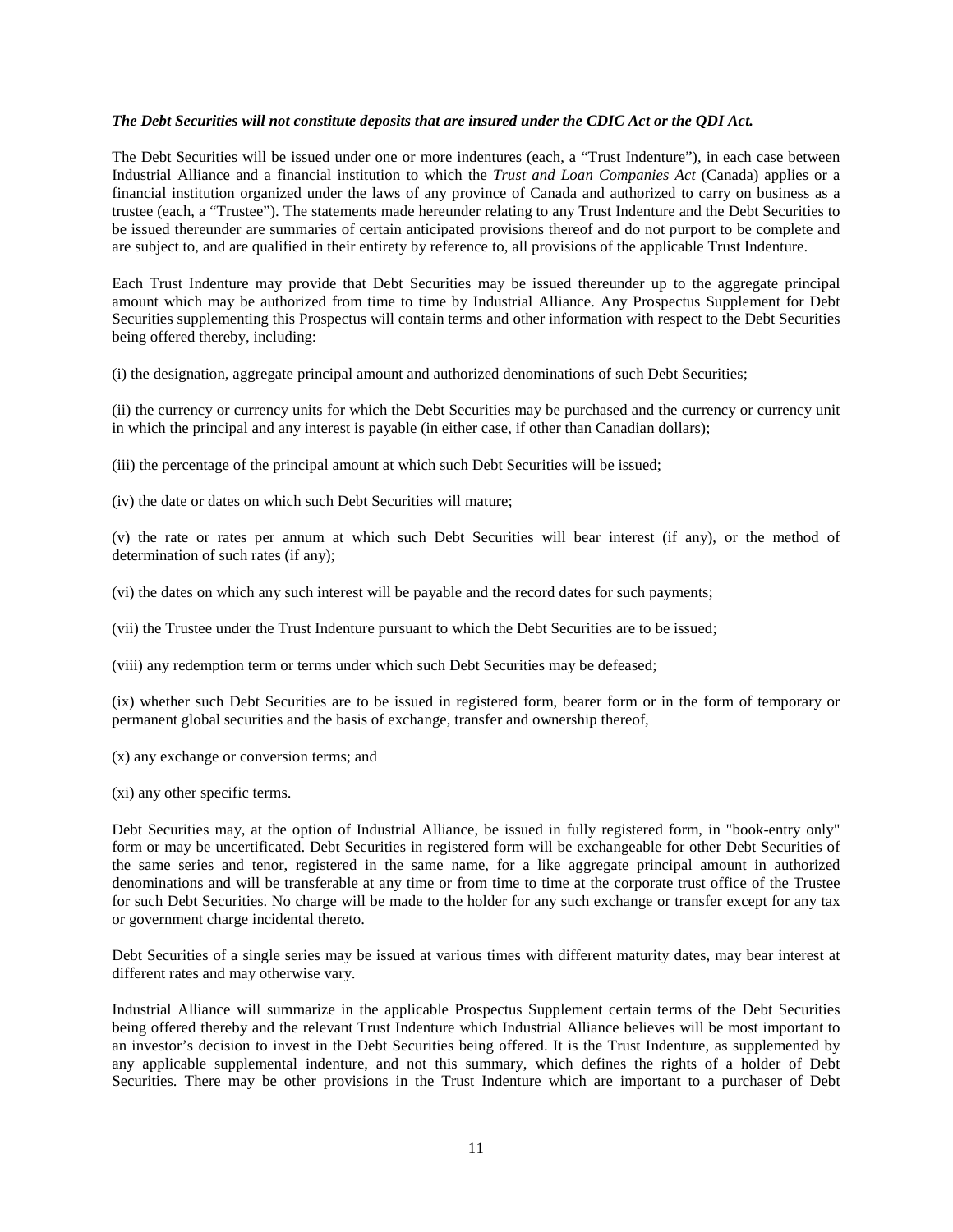Securities. Such purchaser of Debt Securities should read the Trust Indenture for a full description of the terms of the Debt Securities.

#### **DESCRIPTION OF SUBSCRIPTION RECEIPTS**

The following sets forth certain general terms and provisions of the Subscription Receipts. Industrial Alliance may issue Subscription Receipts that may be exchanged by the holders thereof for Debt Securities, Class A Preferred Shares or Common Shares upon the satisfaction of certain conditions. The particular terms and provisions of the Subscription Receipts offered pursuant to an accompanying Prospectus Supplement, and the extent to which the general terms described below apply to those Subscription Receipts, will be described in such Prospectus Supplement.

Subscription Receipts may be offered separately or together with Debt Securities, Class A Preferred Shares or Common Shares, as the case may be. The Subscription Receipts will be issued under a subscription receipt agreement. Under the subscription receipt agreement, a purchaser of Subscription Receipts will have a contractual right of rescission following the issuance of Debt Securities, Class A Preferred Shares or Common Shares, as the case may be, to such purchaser, entitling the purchaser to receive the amount paid for the Subscription Receipts upon surrender of the Debt Securities, Class A Preferred Shares or Common Shares, as the case may be, if this Prospectus, the relevant Prospectus Supplement, and any amendment thereto, contains a misrepresentation, provided such remedy for rescission is exercised within 180 days of the date the Subscription Receipts are issued.

Any Prospectus Supplement for Subscription Receipts supplementing this Prospectus will contain the terms and conditions and other information with respect to the Subscription Receipts being offered thereby, including:

- (i) the number of Subscription Receipts;
- (ii) the price at which the Subscription Receipts will be offered and whether the price is payable in installments;
- (iii) any conditions to the exchange of Subscription Receipts into Debt Securities, Class A Preferred Shares or Common Shares, as the case may be, and the consequences of such conditions not being satisfied;
- (iv) the procedures for the exchange of the Subscription Receipts into Debt Securities, Class A Preferred Shares or Common Shares, as the case may be;
- (v) the number of Debt Securities, Class A Preferred Shares or Common Shares, as the case may be, that may be exchanged upon exercise of each Subscription Receipt;
- (vi) the designation and terms of any other Securities with which the Subscription Receipts will be offered, if any, and the number of Subscription Receipts that will be offered with each Security;
- (vii) the dates or periods during which the Subscription Receipts may be exchanged into Debt Securities, Class A Preferred Shares or Common Shares, as the case may be;
- (viii) whether such Subscription Receipts will be listed on any securities exchange;
- (ix) any other rights, privileges, restrictions and conditions attaching to the Subscription Receipts; and
- (x) any other specific terms.

Subscription receipt certificates will be exchangeable for new subscription receipt certificates of different denominations at the office indicated in the applicable Prospectus Supplement. Prior to the exchange of their Subscription Receipts, holders of Subscription Receipts will not have any of the rights of holders of the securities subject to the Subscription Receipts.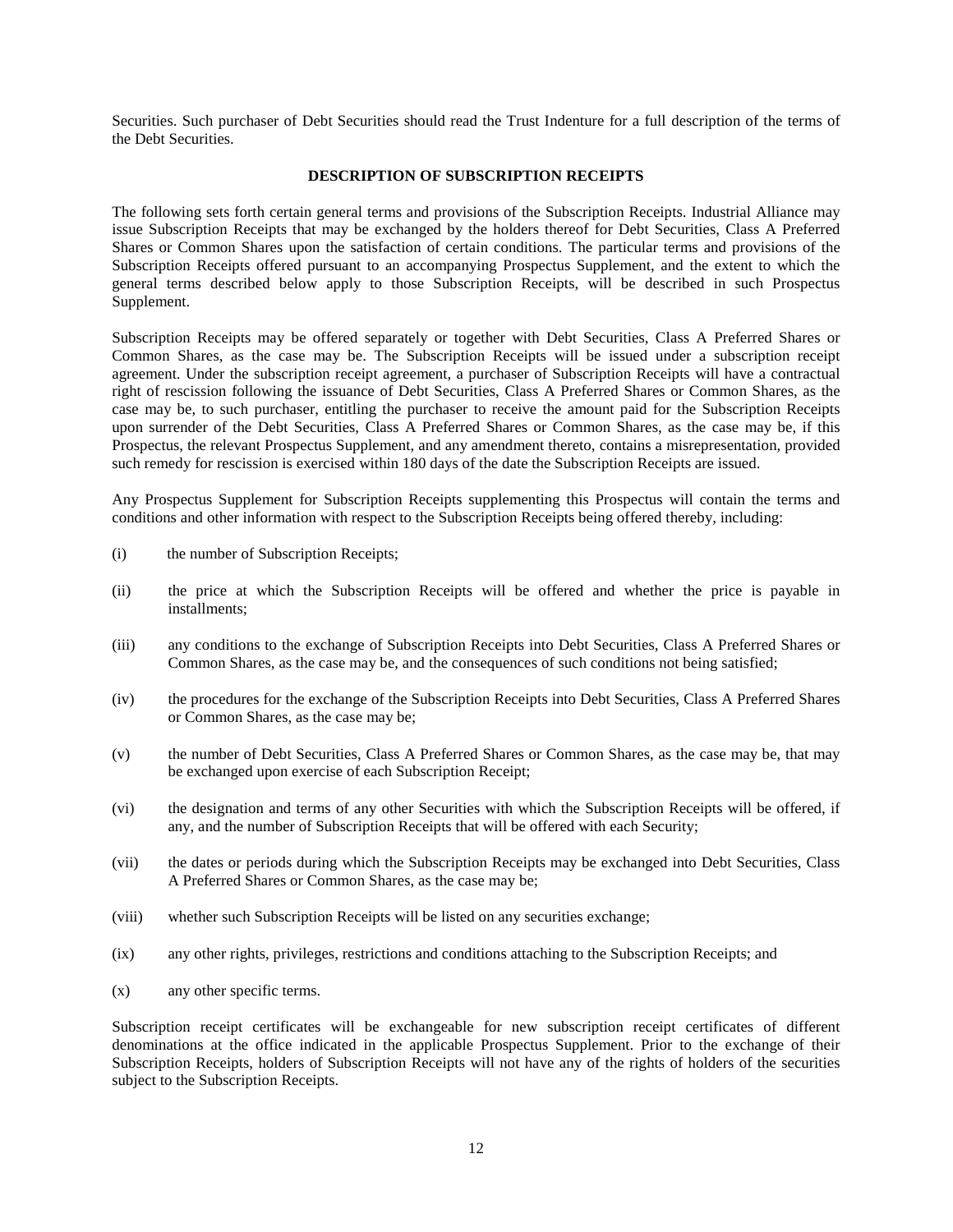#### **DESCRIPTION OF WARRANTS**

The following sets forth certain general terms and provisions of the Warrants.

Industrial Alliance may issue Warrants for the purchase of Debt Securities, Class A Preferred Shares or Common Shares. Warrants may be issued independently or together with Debt Securities, Class A Preferred Shares or Common Shares offered by any Prospectus Supplement and may be attached to, or separate from, any such offered Securities. Warrants will be issued under one or more warrant agreements between Industrial Alliance and a warrant agent that Industrial Alliance will name in the relevant Prospectus Supplement.

Industrial Alliance has delivered an undertaking to the securities regulatory authority in each of the provinces of Canada that Industrial Alliance will not distribute Warrants that, according to the aforementioned terms as described in the Prospectus Supplement for Warrants supplementing this Prospectus, are "novel" specified derivatives or "long-term" or "stand-alone" warrants within the meaning of Canadian securities rules, separately to any member of the public in Canada unless the offering is in connection with and forms part of the consideration for an acquisition or merger transaction or unless the Prospectus Supplement containing the specific terms of the Warrants to be distributed separately is first approved for filing by or on behalf of the securities commissions or similar regulatory authorities in each of the provinces of Canada where the Warrants will be distributed.

Selected provisions of the Warrants and the warrant agreements are summarized below. This summary is not complete. The statements made in this Prospectus relating to any warrant agreement and Warrants to be issued thereunder are summaries of certain anticipated provisions thereof and are subject to, and are qualified in their entirety by reference to, all provisions of the applicable warrant agreement.

Any Prospectus Supplement for Warrants supplementing this Prospectus will contain the terms and other information with respect to the Warrants being offered thereby, including:

- (i) the designation of the Warrants;
- (ii) the aggregate number of Warrants offered and the offering price;
- (iii) the designation, number and terms of the Debt Securities, Class A Preferred Shares or Common Shares or other securities purchasable upon exercise of the Warrants, and procedures that will result in the adjustment of those numbers;
- (iv) the exercise price of the Warrants;
- (v) the dates or periods during which the Warrants are exercisable;
- (vi) the designation and terms of any securities with which the Warrants are issued;
- (vii) if the Warrants are issued as a unit with another security, the date on and after which the Warrants and the other security will be separately transferable;
- (viii) the currency or currency unit in which the exercise price is denominated;
- (ix) any minimum or maximum amount of Warrants that may be exercised at any one time;
- (x) whether such Warrants will be listed on any securities exchange;
- (xi) any terms, procedures and limitations relating to the transferability, exchange or exercise of the Warrants;
- (xii) any rights, privileges, restrictions and conditions attaching to the Warrants; and
- (xiii) any other specific terms.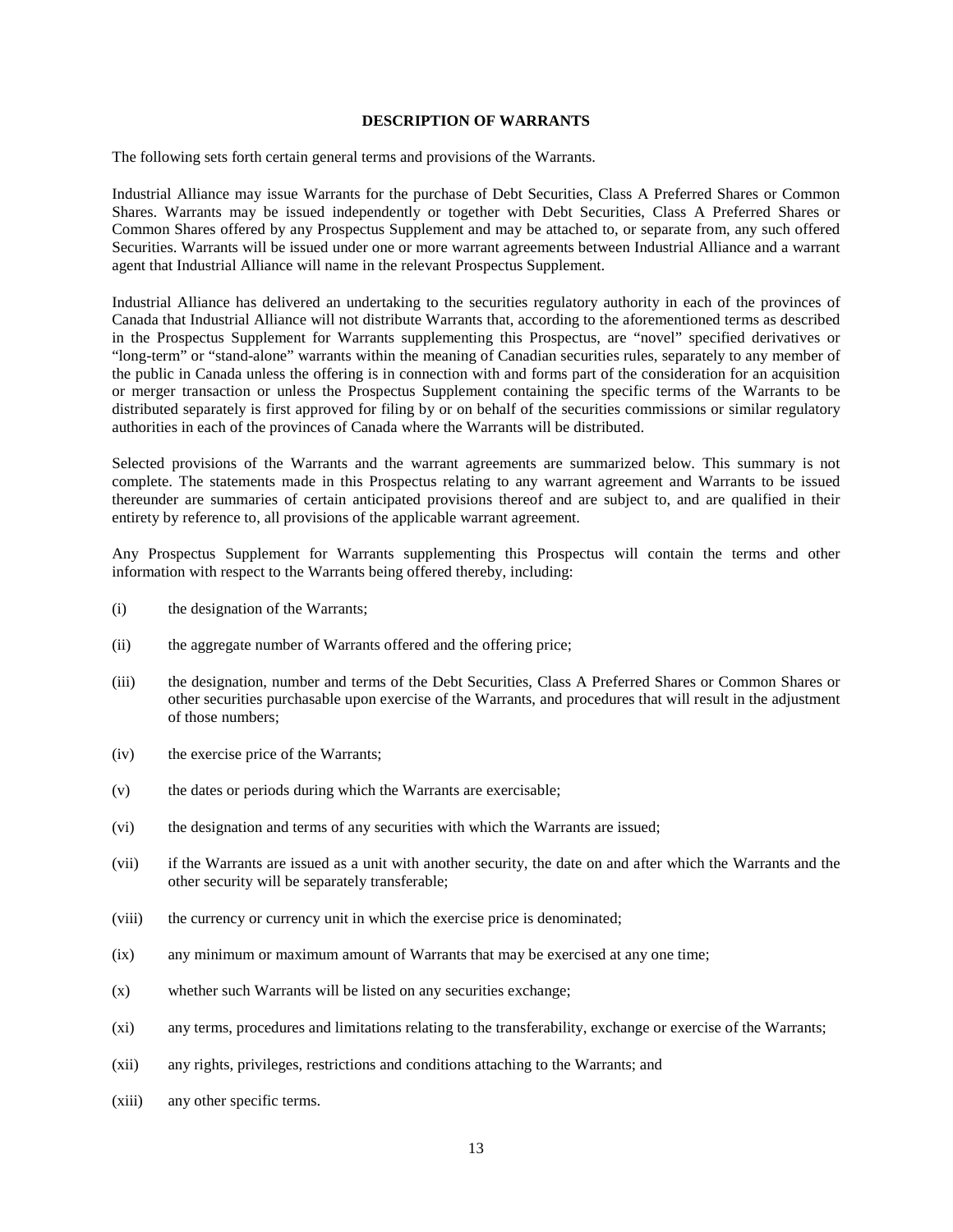Warrant certificates will be exchangeable for new warrant certificates of different denominations at the office indicated in the applicable Prospectus Supplement. Prior to the exercise of their Warrants, holders of Warrants will not have any of the rights of holders of the securities subject to the Warrants.

### **Modifications**

Industrial Alliance may amend the warrant agreements and the Warrants, without the consent of the holders of the Warrants, to cure any ambiguity, to cure, correct or supplement any defective or inconsistent provision, or in any other manner that will not materially and adversely affect the interests of holders of outstanding Warrants. Other amendment provisions will be as indicated in the applicable Prospectus Supplement.

### **Enforceability**

The warrant agent will act solely as Industrial Alliance's agent. The warrant agent will not have any duty or responsibility if Industrial Alliance defaults under the warrant agreements or the warrant certificates. A Warrant holder may, without the consent of the warrant agent, enforce by appropriate legal action on its own behalf the holder's right to exercise the holder's Warrants.

### **DESCRIPTION OF SHARE PURCHASE CONTRACTS**

The following sets forth certain general terms and provisions of the Share Purchase Contracts. Industrial Alliance may issue Share Purchase Contracts, representing contracts obligating holders to purchase from or sell to Industrial Alliance, and obligating Industrial Alliance to purchase from or sell to the holders, a specified number of Common Shares or Class A Preferred Shares, as applicable, at a future date or dates, and including by way of installments. Industrial Alliance has delivered an undertaking to the securities regulatory authority in each of the provinces of Canada that Industrial Alliance will not distribute Share Purchase Contracts to any member of the public in Canada unless the Prospectus Supplement containing the specific terms of the Share Purchase Contracts to be distributed is first approved for filing by the securities commissions or similar regulatory authorities in each of the provinces of Canada where the Share Purchase Contracts will be distributed.

The price per Common Share or Class A Preferred Share, as applicable, may be fixed at the time the Share Purchase Contracts are issued or may be determined by reference to a specific formula contained in the Share Purchase Contracts. Industrial Alliance may issue Share Purchase Contracts in accordance with applicable laws and in such amounts and in as many distinct series as it may determine.

Any Prospectus Supplement for Share Purchase Contracts supplementing this Prospectus will contain the terms and other information with respect to the Share Purchase Contracts being offered thereby, including:

- (i) whether the Share Purchase Contracts obligate the holder to purchase or sell, or both purchase and sell, Common Shares or Class A Preferred Shares, as applicable, and the nature and amount of each of those securities, or the method of determining those amounts;
- (ii) whether the Share Purchase Contracts are to be prepaid or not or paid in installments;
- (iii) any conditions upon which the purchase or sale will be contingent and the consequences if such conditions are not satisfied;
- (iv) whether the Share Purchase Contracts are to be settled by delivery, or by reference or linkage to the value or performance of Common Shares or Class A Preferred Shares;
- (v) any acceleration, cancellation, termination or other provisions relating to the settlement of the share purchase contracts;
- (vi) the date or dates on which the sale or purchase must be made, if any;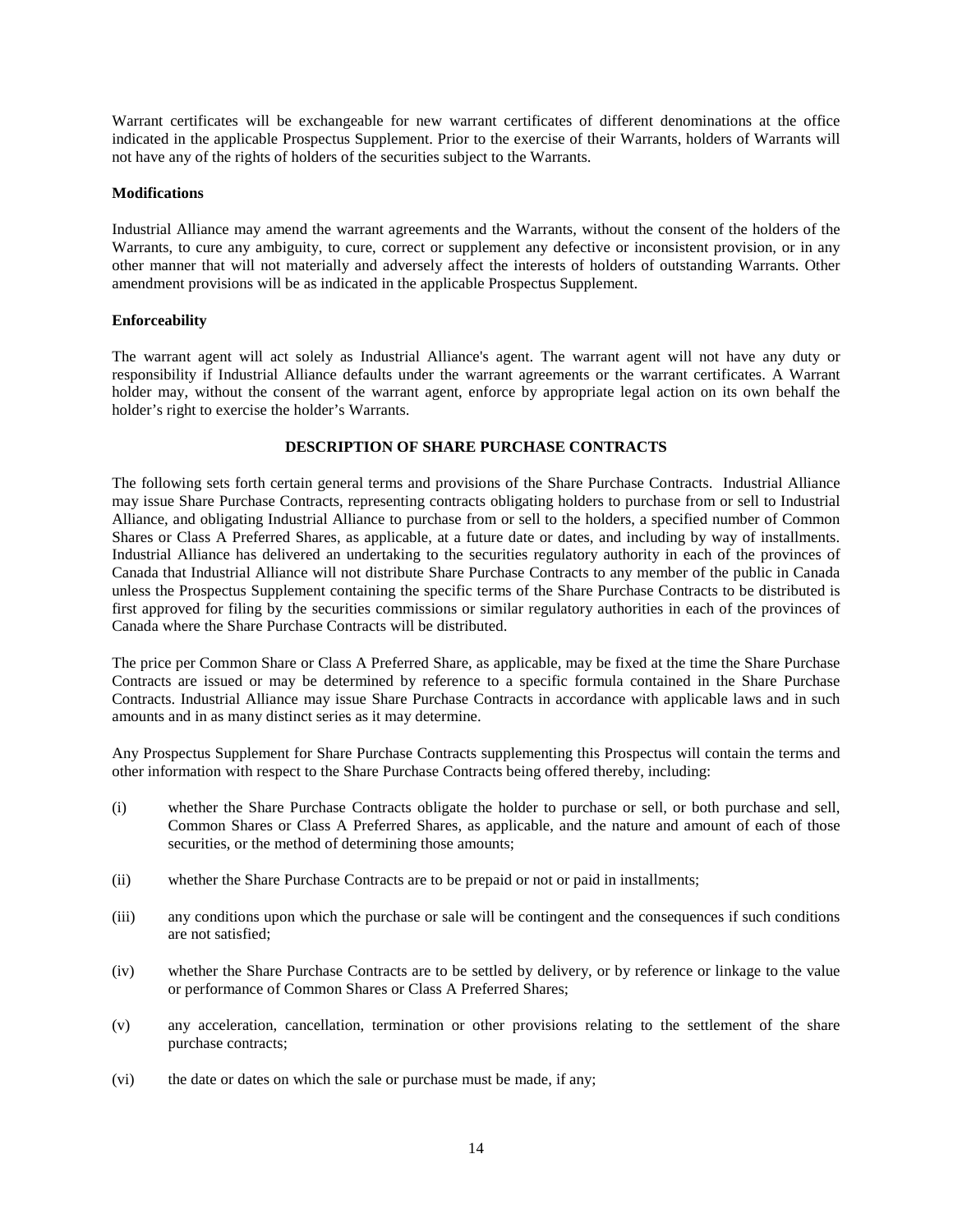- (vii) whether such Share Purchase Contracts will be listed on any securities exchange;
- (viii) whether the Share Purchase Contracts will be issued in fully registered or global form;
- (ix) any rights, privileges, restrictions and conditions attaching to the Share Purchase Contracts; and
- (x) any other specific terms.

The applicable Prospectus Supplement will describe the terms of any Share Purchase Contract. The preceding description and any description of Share Purchase Contracts in the applicable Prospectus Supplement does not purport to be complete and is subject to and is qualified in its entirety by reference to the Share Purchase Contract agreement and, if applicable, collateral arrangements and depository arrangements relating to such Share Purchase Contracts.

Share purchase contract certificates will be exchangeable for new share purchase contract certificates of different denominations at the office indicated in the applicable Prospectus Supplement. In the case of Share Purchase Contracts which obligate the holders to purchase securities from Industrial Alliance, the holders will not have any of the rights of holders of the securities to be purchased pursuant to the Share Purchase Contracts until the completion of the purchase of those securities by the relevant holder in accordance with the terms of the Share Purchase Contract.

This Prospectus does not qualify the distribution of Share Purchase Contracts which would constitute derivatives or hybrid products subject to derivatives legislation in Canada, including the *Derivatives Act* (Québec).

# **DESCRIPTION OF UNITS**

The following sets forth certain general terms and provisions of the Units.

Industrial Alliance may issue Units comprised of one or more of the other Securities described in this Prospectus in any combination. Each Unit will be issued so that the holder of the Unit is also the holder of each Security included in the Unit. Thus, the holder of a Unit will have the rights and obligations of a holder of each included Security. The unit agreement under which a Unit is issued may provide that the Securities included in the Unit may not be held or transferred separately, at any time or at any time before a specified date.

Industrial Alliance has delivered an undertaking to the securities regulatory authority in each of the provinces of Canada that Industrial Alliance will not distribute Units comprised of one or more of Share Purchase Contracts or Warrants that, at the time of distribution, are "novel" specified derivatives or "long-term" or "stand-alone" warrants within the meaning of Canadian securities rules, separately to any member of the public in Canada unless the offering is in connection with and forms part of the consideration for an acquisition or merger transaction or unless the Prospectus Supplement containing the specific terms of the Units to be distributed separately is first approved for filing by the securities commissions or similar regulatory authorities in each of the provinces of Canada where the Units will be distributed.

Any Prospectus Supplement for Units supplementing this Prospectus will contain the terms and other information with respect to the Units being offered thereby, including:

- (i) the designation and terms of the Units and of the Securities comprising the Units, including whether and under what circumstances those Securities may be held or transferred separately;
- (ii) any provisions for the issuance, payment, settlement, transfer or exchange of the Units or of the Securities comprising the Units;
- (iii) whether the Units will be issued in fully registered or global form;
- (iv) any other specific terms.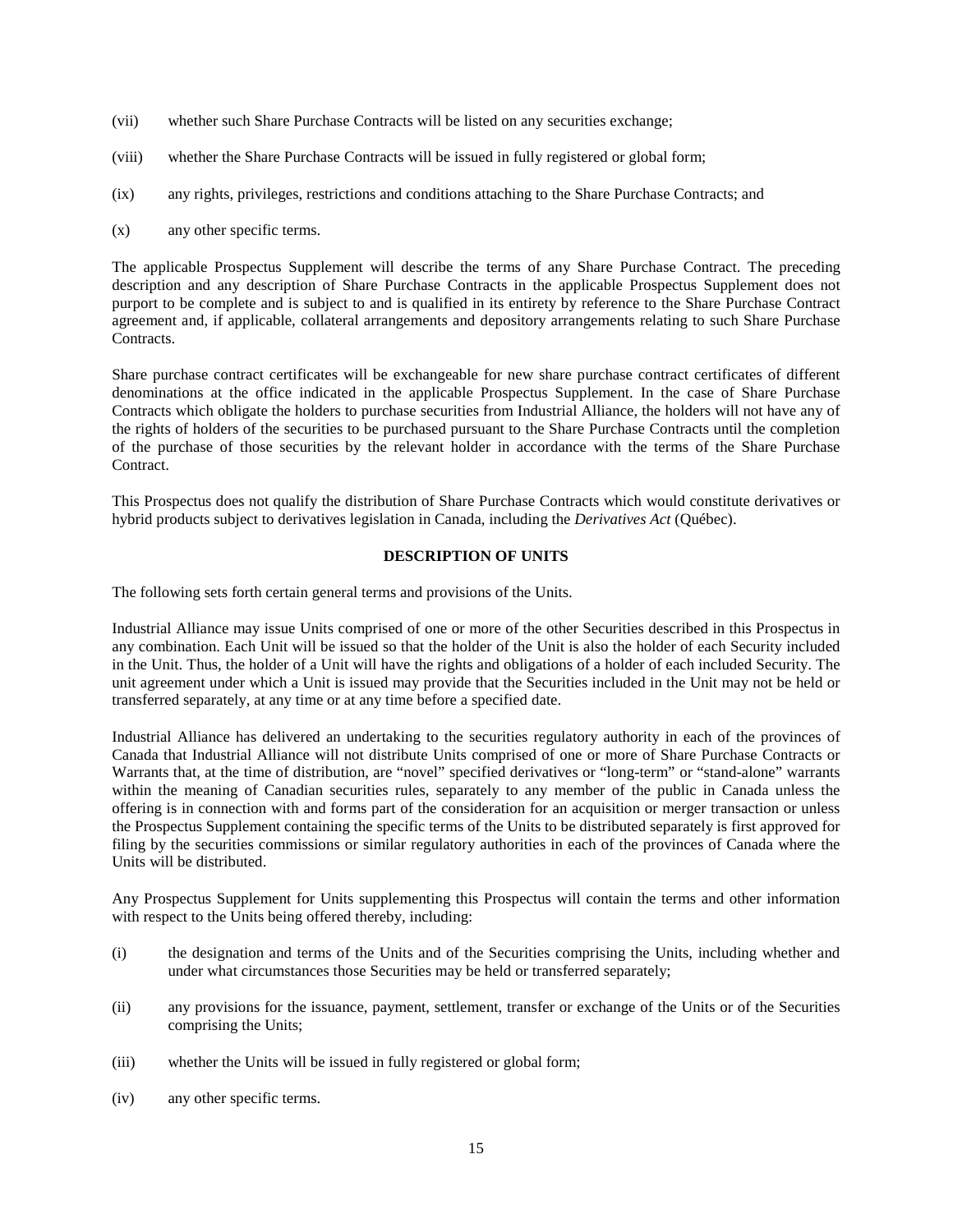The applicable Prospectus Supplement will describe the terms of any Unit. The preceding description and any description of Units in the applicable Prospectus Supplement does not purport to be complete and is subject to and is qualified in its entirety by reference to the unit agreement and, if applicable, collateral arrangements and depositary arrangements relating to such Units.

### **INSURANCE ACT RESTRICTIONS AND APPROVALS**

Unless there are reasonable grounds for believing that Industrial Alliance is, or the payment or declaration of a dividend or the redemption or purchase of any of its shares would cause Industrial Alliance to be, in contravention of any regulation made under the Insurance Act respecting the maintenance by life insurance companies of an adequate capital base consistent with sound and prudent management and such liquid assets as are adequate to ensure sound and prudent management, or any direction to Industrial Alliance made by the *Autorité des marchés financiers* (the "AMF") pursuant to subsections 275.0.0.1 or 275.3.1 of the Insurance Act regarding its capital base or its liquid assets, Industrial Alliance may pay or declare a dividend or, with the prior consent of the AMF, redeem or purchase any of its shares. As of the date of this Prospectus, no such direction to Industrial Alliance has been made and the limitation set forth hereinabove would not restrict a payment of dividends.

# **CONSTRAINTS ON VOTING SHARES UNDER QUÉBEC INSURANCE LEGISLATION**

The Insurance Act and *An Act respecting Industrial Alliance, Life Insurance Compan*y (Québec) contain restrictions on the acquisition, issue, transfer and voting of voting shares of Industrial Alliance. Pursuant to these restrictions, no person is permitted to acquire, directly or indirectly, any voting shares of Industrial Alliance (including Common Shares) if the acquisition would cause the person and his associates, within the meaning of Section 49 of the Insurance Act, to hold 10% or more of the voting rights attached to the shares of Industrial Alliance. In addition, Industrial Alliance is not permitted to record any transfer or issue of voting shares of Industrial Alliance (including Common Shares) if the transfer or issue would cause the person and his associates, within the meaning of Section 49 of the Insurance Act, to hold 10% or more of the voting rights attached to the shares of Industrial Alliance. No person who holds 10% or more of the voting rights attaching to the shares of Industrial Alliance together with his associates may exercise any voting rights attached to the shares held by such person.

#### **ADDITIONAL RESTRICTIONS ON DECLARATION OF DIVIDENDS**

Pursuant to a share exchange agreement entered into on July 4, 2003 by and among Industrial Alliance, Industrial Alliance Capital Trust (the "Trust"), an open-ended Trust established under the laws of Ontario pursuant to a declaration of Trust dated as of June 16, 2003, as amended and restated from time to time, and Computershare Trust Company of Canada, as trustee for the holders of the Industrial Alliance Trust Securities — Series A (the "IATS – Series A"), Industrial Alliance has agreed, for the benefit of the holders of IATS – Series A, that if the Trust fails on any last day of June or December of each year to pay the non-cumulative fixed cash distribution (an "Indicated Yield") on the IATS – Series A in full, Industrial Alliance will not pay dividends on its Dividend Restricted Shares until the  $12<sup>th</sup>$  month following the Trust's failure to pay the Indicated Yield in full on the IATS - Series A, unless the Trust first pays such Indicated Yield (or the unpaid portion thereof) to the holders of the IATS - Series A. "Dividend Restricted Shares" means the Public Preferred Shares, the Common Shares and the Preferred Shares of Industrial Alliance. "Public Preferred Shares" means preferred shares of Industrial Alliance which (i) have been issued to the public (excluding any preferred shares of Industrial Alliance held beneficially by affiliates of Industrial Alliance), (ii) are listed on a recognized stock exchange, and (iii) have an aggregate liquidation entitlement of at least \$75 million. Industrial Alliance currently has 5,000,000 Non-Cumulative Class A Preferred Shares Series B, 4,000,000 Non-Cumulative Class A Preferred Shares Series C, 4,000,000 Non-Cumulative Class A Preferred Shares Series E and 4,000,000 Non-Cumulative Class A Preferred Shares Series F issued and outstanding which are Public Preferred Shares.

#### **PLAN OF DISTRIBUTION**

Industrial Alliance may sell the Securities (i) through underwriters or dealers, (ii) directly to one or more purchasers pursuant to applicable statutory exemptions, or (iii) through agents. The Securities may be sold at fixed prices or non-fixed prices, such as prices determined by reference to the prevailing price of the specified securities in a specified market, at market prices prevailing at the time of sale or at prices to be negotiated with purchasers, which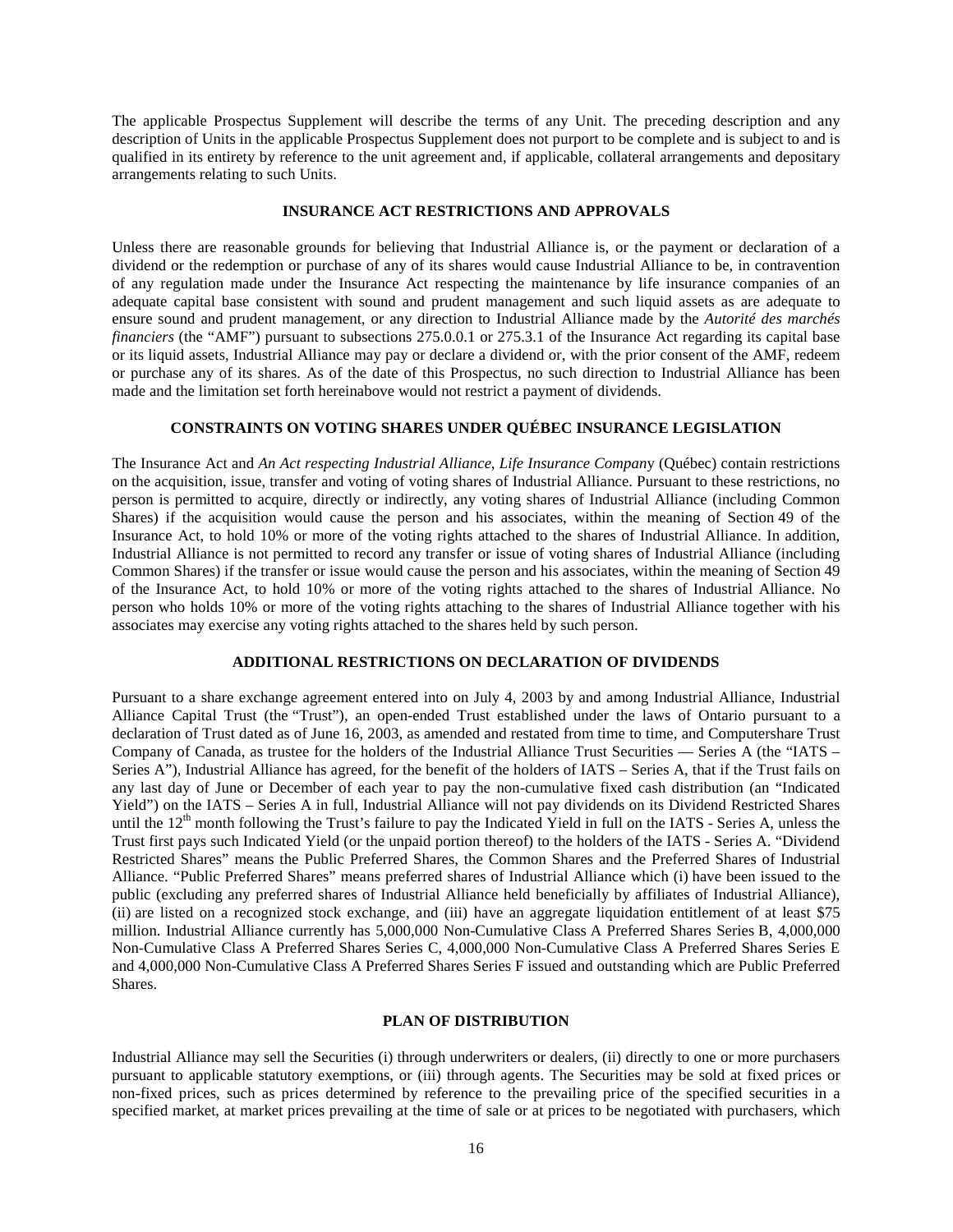prices may vary as between purchasers and during the period of distribution of the Securities. The Prospectus Supplement for any of the Securities being offered thereby will set forth the terms of the offering of such Securities, including the type of security being offered, the name or names of any underwriters, the purchase price of such Securities, the proceeds to Industrial Alliance from such sale, any underwriting discounts and other items constituting underwriters' compensation, any public offering price and any discounts or concessions allowed or reallowed or paid to dealers. Only underwriters so named in the Prospectus Supplement are deemed to be underwriters in connection with the Securities offered thereby.

If underwriters are used in the sale, the Securities will be acquired by the underwriters for their own account and may be resold from time to time in one or more transactions, including negotiated transactions, at a fixed public offering price or at varying prices determined at the time of sale. The obligations of the underwriters to purchase such Securities will be subject to certain conditions precedent, and the underwriters will be obligated to purchase all the Securities of the series offered by the Prospectus Supplement if any of such Securities are purchased. Any public offering price and any discounts or concessions allowed or re-allowed or paid to dealers may be changed from time to time.

The Securities may also be sold directly by Industrial Alliance at such prices and upon such terms as agreed to by Industrial Alliance and the purchaser or through agents designated by Industrial Alliance from time to time. Any agent involved in the offering and sale of the Securities in respect of which this Prospectus is delivered will be named, and any commissions payable by Industrial Alliance to such agent will be set forth, in the Prospectus Supplement. Unless otherwise indicated in the Prospectus Supplement, any agent would be acting on a best efforts basis for the period of its appointment.

Industrial Alliance may agree to pay the underwriters, dealers or agents a commission for various services relating to the issue and sale of any Securities offered hereby. Any such commission will be paid out of the general corporate funds of Industrial Alliance. Underwriters, dealers and agents who participate in the distribution of the Securities may be entitled under agreements to be entered into with Industrial Alliance to indemnification by Industrial Alliance against certain liabilities, including liabilities under securities legislation, or to contribution with respect to payments which such underwriters, dealers or agents may be required to make in respect thereof.

In connection with any offering of the Securities, the underwriters, dealers or agents may over-allot or effect transactions which stabilize or maintain the market price of the Securities offered at a higher level than that which might exist in the open market. These transactions may be commenced, interrupted or discontinued at any time.

Each issue of Debt Securities, Subscription Receipts, Warrants, Share Purchase Contracts and Units will be a new issue of securities with no established trading market. Unless otherwise specified in a Prospectus Supplement relating to a specific issue thereof, such Securities will not be listed on any securities exchange or on any automated dealer quotation system. Certain broker-dealers may make a market in such Securities but will not be obligated to do so and may discontinue any market making at any time without notice. No assurance can be given that any brokerdealer will make a market in such Securities or as to the liquidity of the trading market for such Securities. See "Risk Factors".

### **RISK FACTORS**

An investment in the Securities is subject to various risks including those risks inherent in conducting the business of a diversified financial institution. Before deciding whether to invest in any Securities, investors should carefully consider the risks set out herein and incorporated by reference in this Prospectus (including subsequently filed documents deemed to be incorporated by reference) and those described in a Prospectus Supplement relating to a specific offering of Securities. Prospective purchasers should consider the categories of risks identified and discussed in other filings Industrial Alliance makes with securities or insurance regulators including, without limitation, the section entitled "Risk Management" contained in Industrial Alliance's management's discussion and analysis related to the most recent audited annual consolidated financial statements of Industrial Alliance and the "Management of Risks Associated with Financial Instruments" note to the most recent Industrial Alliance's consolidated financial statements, both incorporated by reference into this Prospectus. These analyses discuss, among other things, certain known material trends and events, and risks or uncertainties that have had a material effect on, and may reasonably be expected to have a material effect on, Industrial Alliance's operations, objectives,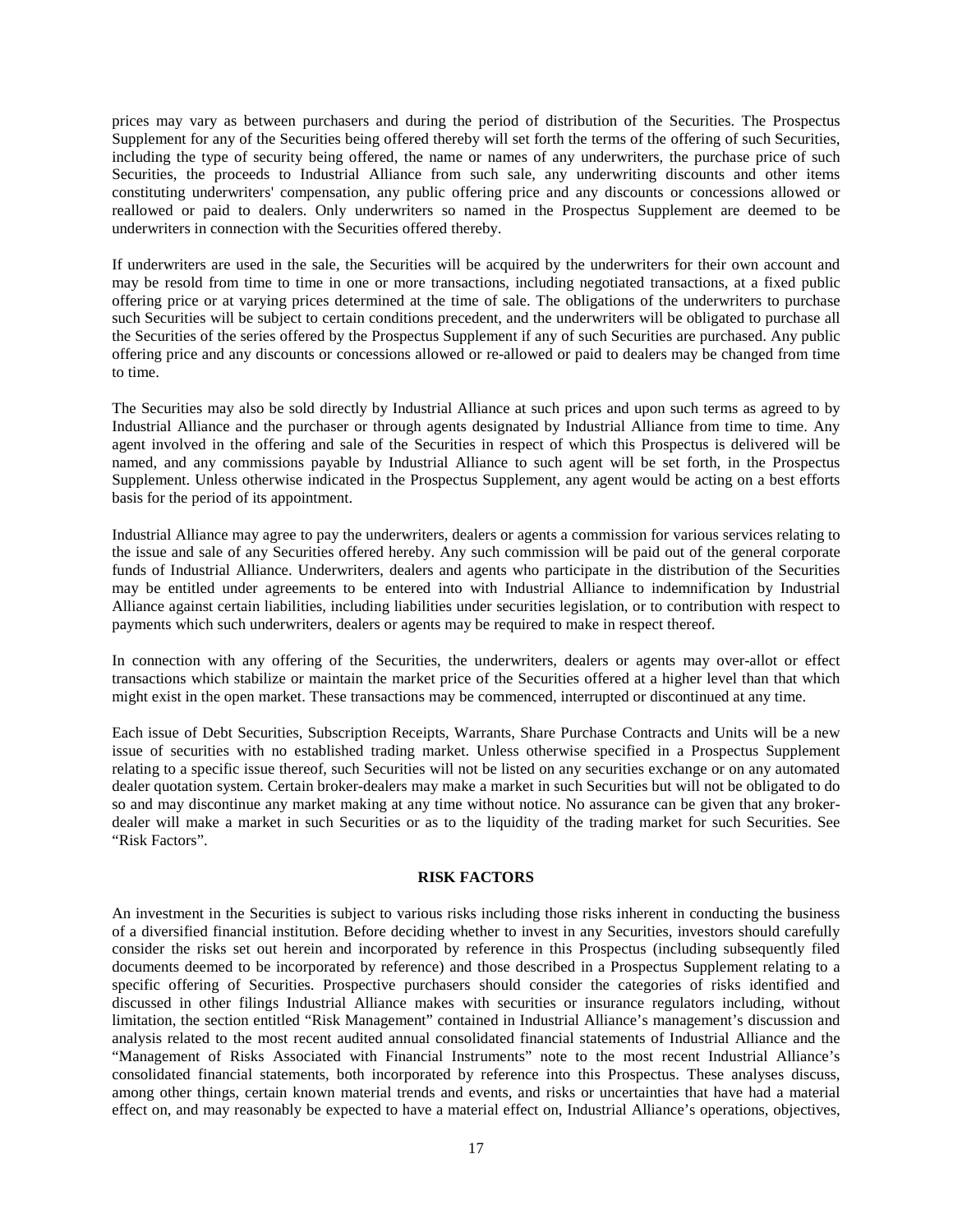strategies, financial situation and performance, including product design and pricing risk, underwriting and claims adjudication risk, legislative or regulatory developments, insurance risk, reinsurance risk, investment risk, market risk, stock market risk, foreign currency risk, credit risk, liquidity risk, operational risk, legal and regulatory compliance risk, global capital market activity, interest rates, changes in demographic data and general economic conditions in Canada and elsewhere in the world.

### **No Existing Trading Market**

There is currently no market through which the Debt Securities, Subscription Receipts, Warrants, Share Purchase Contracts or Units may be sold and purchasers of such Securities may not be able to resell such Securities. There can be no assurance that an active trading market will develop for the Debt Securities, Subscription Receipts, Warrants, Share Purchase Contracts or Units after an offering or, if developed, that such market will be sustained. This may affect the pricing of such Securities in the secondary market, the transparency and availability of trading prices, the liquidity of such Securities and the extent of issuer regulation.

The public offering prices of the Securities may be determined by negotiation between Industrial Alliance and underwriters based on several factors and may bear no relationship to the prices at which such Securities will trade in the public market subsequent to such offering. See "Plan of Distribution".

### **Credit Ratings**

The value of the Securities will be affected by the general creditworthiness of Industrial Alliance. Real or anticipated changes in credit ratings on the Securities may affect the market value of the Securities. In addition, real or anticipated changes in credit ratings could adversely impact the marketability of the insurance and wealth management products offered by Industrial Alliance and could affect the cost at which Industrial Alliance obtains funding, thereby affecting Industrial Alliance's liquidity, business, financial condition or results of operations.

### **Market Value Fluctuation**

Prevailing interest rates on similar instruments will affect the market value of the Securities. Assuming all other factors remained unchanged, the market value of the Securities would be expected to decline as prevailing interest rates for comparable debt instruments rise, and would be expected to increase as prevailing interest rates for comparable debt instruments decline.

# **USE OF PROCEEDS**

Unless otherwise specified in a Prospectus Supplement, the net proceeds to Industrial Alliance from the sale of the Securities will be used for the general corporate purposes of Industrial Alliance.

# **LEGAL MATTERS**

Unless otherwise specified in a Prospectus Supplement, certain legal matters relating to an issue and sale of the Securities will be passed upon on behalf of Industrial Alliance by Lavery, de Billy, L.L.P. As of the date hereof, the partners and associates of Lavery, de Billy, L.L.P. owned beneficially as a group, directly or indirectly, less than 1% of the outstanding shares of Industrial Alliance.

# **AUDITORS, TRANSFER AGENT AND REGISTRAR**

The independent auditors of Industrial Alliance are Samson Bélair/Deloitte & Touche s.e.n.c.r.l., 925 Grande Allée West, Suite 400, Québec City, Québec, G1S 4Z4.

The transfer agent and registrar for the Securities of Industrial Alliance is Computershare Trust Company of Canada at its principal offices in Montreal.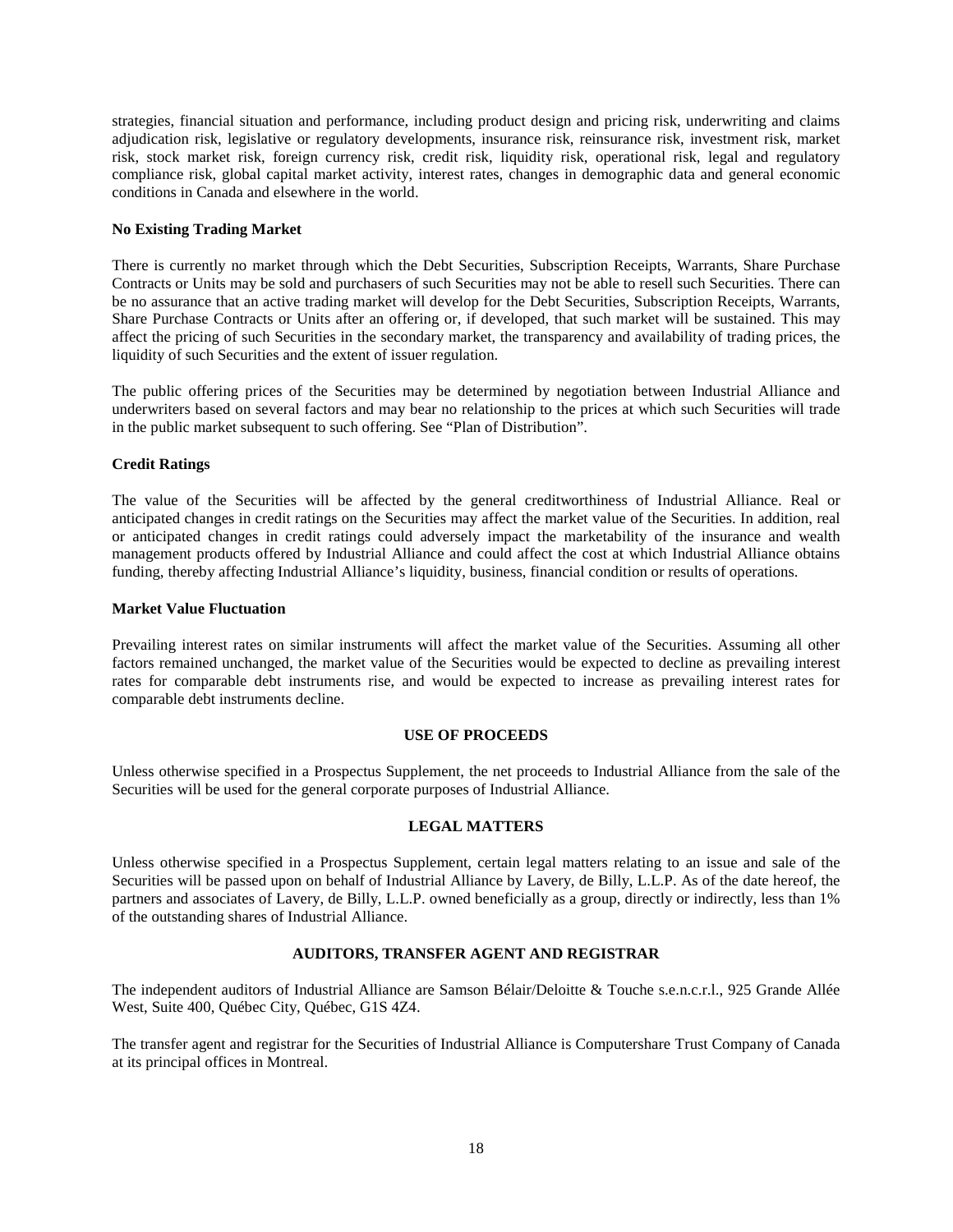# **STATUTORY RIGHTS OF WITHDRAWAL AND RESCISSION**

Securities legislation in certain of the provinces of Canada provides purchasers with the right to withdraw from an agreement to purchase securities. This right may be exercised within two business days after receipt or deemed receipt of a prospectus or any amendment. In several of the provinces, the securities legislation further provides a purchaser with remedies for rescission or, in some jurisdictions, revisions of the price or damages if the prospectus and any amendment contains a misrepresentation or is not delivered to the purchaser, provided that the remedies for rescission, or damages are exercised by the purchaser within the time limit prescribed by the securities legislation of such purchaser's province. The purchaser should refer to any applicable provisions of the securities legislation of the purchaser's province for the particulars of these rights or consult with a legal adviser.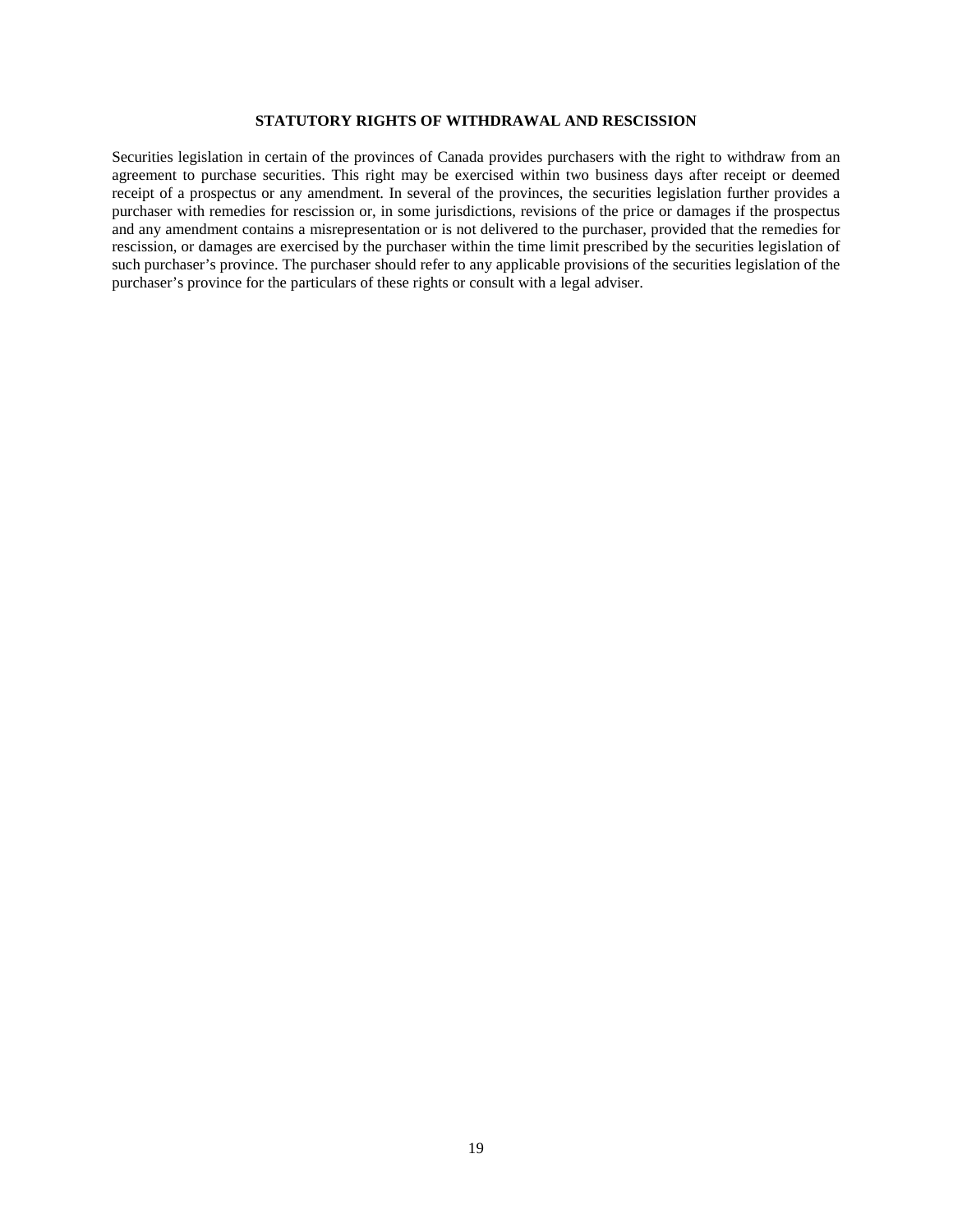#### **INDEPENDENT AUDITOR'S CONSENT**

We have read the short form base shelf prospectus of Industrial Alliance Insurance and Financial Services Inc. ("Industrial Alliance") dated April 29, 2011 relating to the offering of up to \$1,000,000,000 in aggregate of senior or subordinated unsecured debt securities, class A preferred shares, common shares, subscription receipts, warrants, share purchase contracts and units of Industrial Alliance. We have complied with Canadian generally accepted standards for an auditor's involvement with offering documents.

We consent to the incorporation by reference in the above mentioned prospectus of our report to the shareholders of Industrial Alliance on the consolidated balance sheets and the consolidated statements of net assets of segregated funds as at December 31, 2010 and 2009, and the consolidated income statements, the consolidated participating policyholders' account, the consolidated contributed surplus, the consolidated shareholders' retained earnings and consolidated accumulated other comprehensive income, the consolidated comprehensive income statement, the cash flows statement and the consolidated statements of changes in net assets of its segregated funds for the years then ended. Our report is dated February 18, 2011.

(Signed) Samson Bélair / Deloitte & Touche s.e.n.c.r.l. <sup>1</sup>

Québec City, Quebec April 29, 2011

<sup>1</sup> Chartered Accountant Auditor permit n° 18527